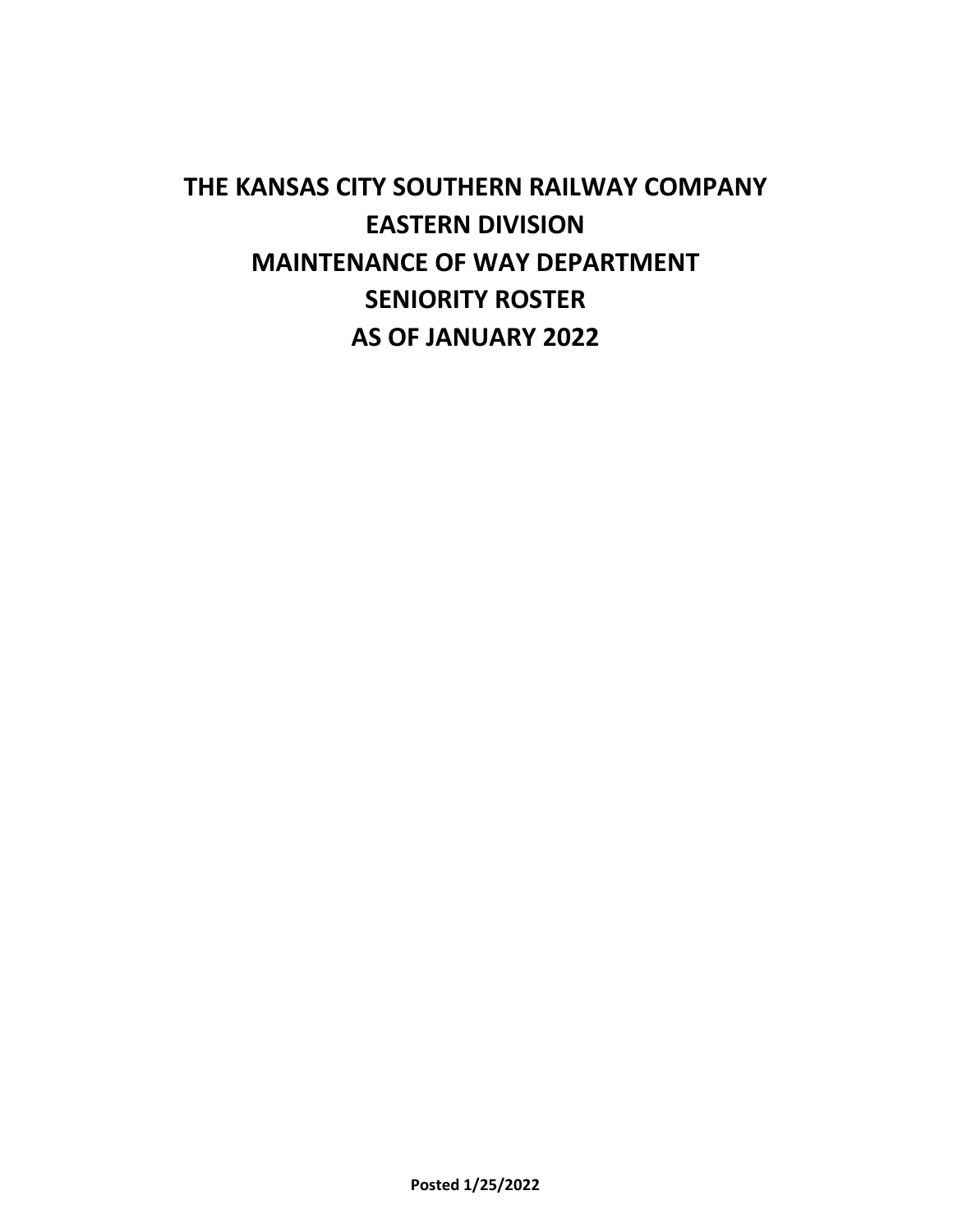## **TRACK SUB DEPARTMENT**

**Posted 1/25/2022**

| <b>NAME</b>     | <b>EMPLOYEE#</b> | <b>STATUS</b> | <b>FOREMAN</b> | <b>ASSISTANT</b><br><b>FOREMAN</b> | <b>MACHINE</b><br><b>OPERATOR</b> | <u>TRACKMAN</u>       | <b>WELDER</b> | <b>WELDER</b><br><b>HELPER</b> | <b>EQUIPMENT</b><br><b>MECHANIC</b> |
|-----------------|------------------|---------------|----------------|------------------------------------|-----------------------------------|-----------------------|---------------|--------------------------------|-------------------------------------|
| Hicks, T.       | 190822           |               |                |                                    |                                   | 8/8/1988              |               |                                | 8/9/1988                            |
| Ewings, D.      | 100683           |               | 2/19/1993      | 2/19/1993                          | 3/14/1996                         | 9/12/1988             |               |                                |                                     |
| Mitchell, R.    | 190631           |               | 2/15/1989      | 2/15/1989                          | 10/17/1991                        | 10/14/1988            |               |                                | 3/23/1993                           |
| Hunter, R.      | 100684           |               |                |                                    | 2/1/2005                          | 11/28/1988            |               | 3/22/1993                      |                                     |
| Reed, R.        | 100701           |               |                |                                    | 1/2/1997                          | 11/28/1988            |               |                                |                                     |
| Mccurley, S.    | 100686           |               | 7/8/1991       | 7/8/1991                           | 1/22/1993                         | 2/6/1989              |               |                                |                                     |
| Robinson, G.    | 100648           | Promoted      | 8/20/1993      | 8/20/1993                          | 4/30/1993                         | 2/13/1989             |               |                                |                                     |
| Lacey, W.       | 100699           |               | 1/9/2004       | 1/9/2004                           | 7/15/1997                         | 2/27/1989             |               |                                |                                     |
| Jones, T.       | 100689           |               | 8/5/2020       | 8/5/2020                           | 5/10/1994                         | 3/8/1989              | 4/16/1997     | 4/16/1997                      |                                     |
| Smith, C.       | 100682           | <b>RRBD</b>   |                |                                    | 6/21/1995                         | 6/5/1989              | 5/8/1998      | 9/2/1994                       |                                     |
| Young, A.       | 100663           |               | 6/6/1995       | 6/6/1995                           | 6/23/2000                         | 7/14/1989             |               | 11/3/2000 5/27/1998            |                                     |
| Ellis, O.       | 100944           |               |                |                                    | 3/25/2002                         | 2/12/1990             |               |                                |                                     |
| Dora, H.        | 100664           |               |                |                                    |                                   | 4/4/1990              |               |                                |                                     |
| Downs, J.       | 100672           | <b>RRBD</b>   | 10/6/2000      | 10/6/2000                          | 4/16/1998                         | 4/16/1990             |               |                                | 4/29/2003                           |
| Green, R.       | 100675           |               |                |                                    | 12/13/1993                        | 4/16/1990             |               |                                | 3/14/1995                           |
| Jordan, J.      | 100697           |               | 7/3/1996       | 7/3/1996                           |                                   | 4/23/1990             |               | 5/27/1998                      |                                     |
| Jones, C.       | 101103           | <b>RRBD</b>   |                |                                    |                                   | 4/1/1991              |               |                                |                                     |
| Wiggs, D.       | 100676           |               | 5/26/2004      | 5/26/2004                          | 4/20/1994                         | 5/21/1992             |               |                                | 7/22/1993                           |
| Wyatt, Jr., A.  | 100680           |               |                |                                    |                                   | 9/28/1992             |               |                                |                                     |
| Watts, J.       | 100670           |               |                |                                    |                                   | 1/4/1993              |               | 9/7/1995                       |                                     |
| Moorehead, D.   | 100677           |               |                |                                    | 3/14/1996                         | 4/19/1993             | 8/12/2002     | 8/7/1996                       |                                     |
| Patrick, W.     | 100940           |               |                |                                    |                                   | 4/21/1994             |               |                                | 8/30/2002                           |
| Shaw, T.        | 100662           |               |                |                                    | 5/27/1998                         | 4/21/1994             |               | 2/3/1997                       |                                     |
| Hardin, M.      | 100671           |               | 9/4/1999       | 9/4/1999                           | 4/10/1995                         | 4/21/1994             |               | 7/10/1995                      |                                     |
| Hendricks, E.   | 100945           |               | 11/8/2002      | 11/8/2002                          | 9/26/1997                         | 4/21/1994             |               |                                |                                     |
| Thomas, Jr., C. | 100688           |               |                | 10/24/2001 10/24/2001              | 3/12/1998                         | 10/16/1995            |               | 11/25/1997                     |                                     |
| Loague, M.      | 100703           | Promoted      | 4/17/2000      | 4/17/2000                          | 6/26/1998                         | 10/16/1995            |               | 2/3/1997                       | 4/2/1997                            |
| Henry, P.       | 100700           |               | 7/9/2004       | 7/9/2004                           | 4/22/2002                         | 6/8/1998              |               | 11/27/2002                     |                                     |
| Sepaugh, E.     | 100872           |               | 7/16/2001      | 7/16/2001                          | 4/25/2000                         | 8/27/1999             |               |                                |                                     |
| Colvin, R.      | 100796           |               |                |                                    |                                   | 4/14/2000             |               |                                |                                     |
| Burmaster, S.   | 100702           |               |                | 4/22/2002                          | 1/10/2003                         | 9/5/2000              |               | 12/5/2005 5/28/2002            |                                     |
| Hammons, J.     | 100704           | Promoted      | 4/16/2002      | 4/16/2002                          | 4/1/2002                          | 9/5/2000              |               |                                |                                     |
| Macon, L.       | 101051           |               |                |                                    | 10/29/2002                        | 10/28/2002            |               |                                |                                     |
| Wicks, D.       | 101040           |               |                |                                    | 3/13/2003                         | 10/28/2002            |               |                                |                                     |
| Cunningham, D.  | 101032           |               |                |                                    | 3/13/2003                         | 10/28/2002            |               |                                |                                     |
| Short, J.       | 101068           | Promoted      |                |                                    |                                   | 10/28/2002            |               |                                |                                     |
| Shepherd, K.    | 101067           | Promoted      | 8/23/2004      | 8/23/2004                          | 2/11/2004                         | 10/28/2002            |               |                                |                                     |
| Mayo, J.        | 101322           | Promoted      | 3/15/2004      | 3/15/2004                          | 11/10/2003                        | 3/10/2003             |               | 6/13/2003                      |                                     |
| Young, D.       | 101467           |               |                |                                    | 11/19/2003                        | 3/10/2003             |               |                                |                                     |
| Harris, G.      | 101323           |               |                |                                    | 2/11/2009                         | 3/10/2003             |               |                                |                                     |
| Dempsey, J.     | 101324           |               | 3/28/2006      | 3/28/2006                          | 11/10/2003                        | 3/10/2003             | 4/1/2004      | 4/1/2004                       |                                     |
| Conner, R.      | 101325           |               |                |                                    | 11/10/2005                        | 3/10/2003             | 7/9/2004      | 11/20/2003                     |                                     |
| Burns, B.       | 101326           |               |                |                                    |                                   | 8/1/2003              |               |                                |                                     |
| Whitehead, E.   | 101327           |               |                |                                    |                                   | 8/18/2003             |               |                                |                                     |
| Ludlow, L.      | 101328           |               |                |                                    |                                   | 8/18/2003             |               |                                |                                     |
| Perry, J.       | 101329           | Promoted      |                |                                    |                                   | 9/2/2003              |               |                                |                                     |
| King, T.        | 101332           |               |                | 10/12/2006 10/12/2006              |                                   | 11/17/2003            |               |                                |                                     |
| Baldridge, L.   | 101330           |               | 2/10/2005      | 2/10/2005                          | 5/3/2005                          | 11/17/2003            |               |                                |                                     |
| Jeffcoats, G.   | 101331           |               |                |                                    | 4/1/2004                          | 11/17/2003            |               |                                |                                     |
| Clark, A.       | 101333           |               |                |                                    | 10/8/2007                         | 11/17/2003            |               | 3/5/2004                       |                                     |
| Jackson, M.     | 101335           |               |                |                                    |                                   | 11/10/2005 11/17/2003 |               | 10/8/2007                      |                                     |
| Mcintyre, C.    | 101337           |               |                |                                    | 4/15/2004                         | 11/17/2003            |               | 11/1/2004                      | 7/21/2004                           |
| Halbert, V.     | 101340           |               |                | 3/13/2012 3/13/2012                | 6/23/2006                         | 11/17/2003            |               |                                |                                     |
| Thomas, T.      | 101341           |               |                |                                    | 4/15/2004                         | 11/17/2003            |               |                                |                                     |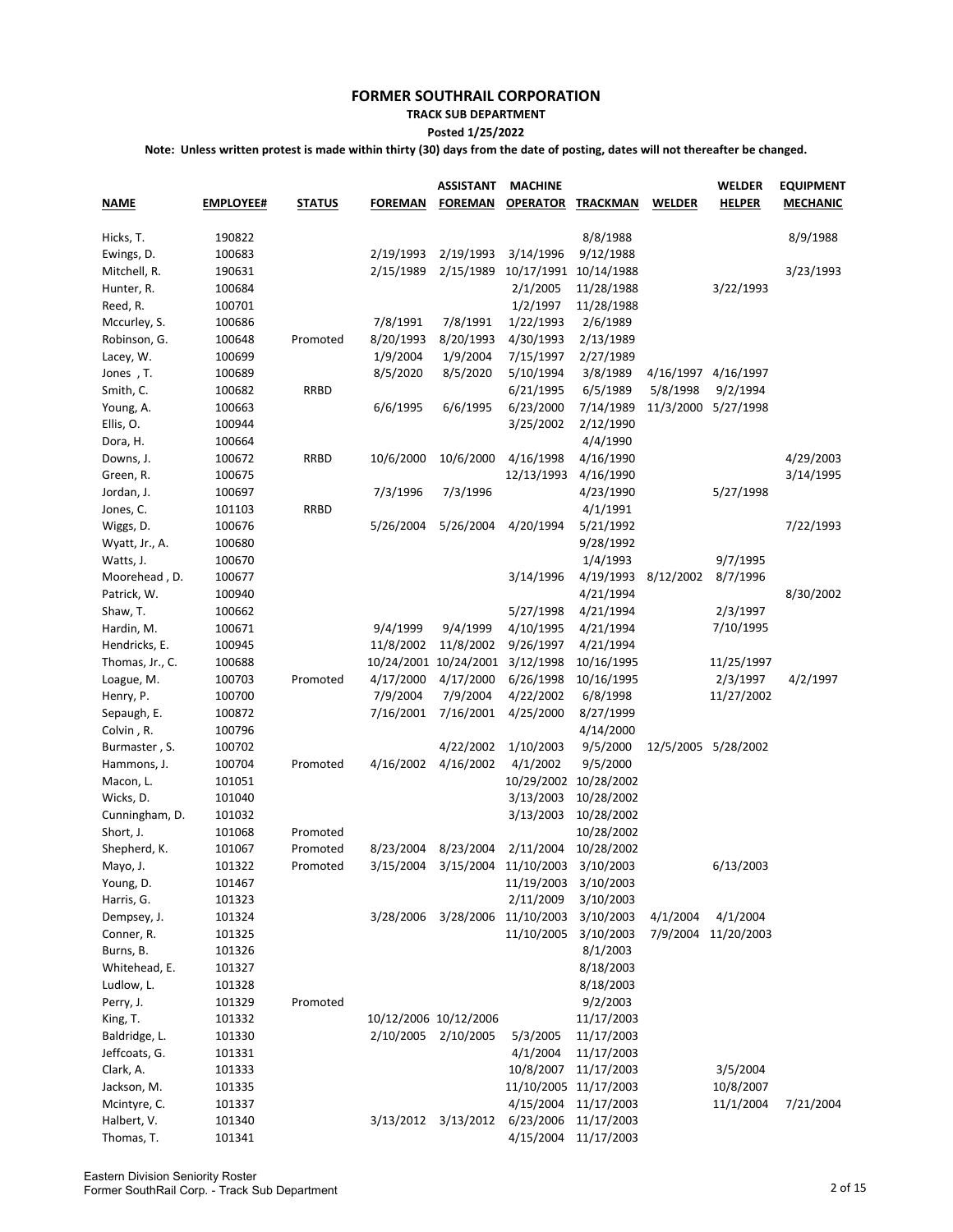#### **TRACK SUB DEPARTMENT**

**Posted 1/25/2022**

| <b>NAME</b>    | <b>EMPLOYEE#</b> | <b>STATUS</b> | <b>FOREMAN</b> | <b>ASSISTANT</b><br><b>FOREMAN</b> | <b>MACHINE</b>        | <b>OPERATOR TRACKMAN</b> | <b>WELDER</b> | <b>WELDER</b><br><b>HELPER</b> | <b>EQUIPMENT</b><br><b>MECHANIC</b> |
|----------------|------------------|---------------|----------------|------------------------------------|-----------------------|--------------------------|---------------|--------------------------------|-------------------------------------|
| Comer, J.      | 101342           |               | 1/3/2006       | 1/3/2006                           | 11/10/2005 11/17/2003 |                          |               | 3/18/2004                      |                                     |
| West, N.       | 101343           |               |                |                                    |                       | 11/10/2005 11/17/2003    |               | 8/2/2004                       |                                     |
| Leach, J.      | 101344           | RRBD          |                |                                    |                       | 1/19/2004                |               |                                | 2/11/2004                           |
| Pearson, J.    | 101348           | Promoted      |                |                                    |                       | 5/31/2004                |               |                                |                                     |
| Smith, R.      | 101347           |               |                |                                    |                       | 6/7/2004                 |               |                                |                                     |
| Anderson, C.   | 100771           | <b>RRBD</b>   |                |                                    |                       | 10/12/2005               |               |                                |                                     |
| Riley, R.      | 101607           |               | 4/18/2011      | 4/18/2011                          | 2/26/2014             | 8/1/2007                 |               | 9/5/2007                       |                                     |
| Hannibal, L.   | 101608           |               |                |                                    |                       | 8/1/2007                 |               |                                |                                     |
| Fountain, H.   | 101609           |               |                |                                    |                       | 8/1/2007                 |               | 6/16/2008                      |                                     |
| Brooks, J.     | 200202           |               |                |                                    |                       | 12/22/2009               |               |                                |                                     |
| Gatlin, J.     | 200744           |               |                |                                    |                       | 7/18/2011                |               |                                |                                     |
| Sumrall, J.    | 200746           |               |                |                                    |                       | 7/18/2011                |               |                                |                                     |
| Harper, M.     | 200742           | Promoted      |                |                                    |                       | 7/18/2011                |               |                                |                                     |
| Williams, M.   | 200894           |               |                |                                    |                       | 11/7/2011                |               |                                |                                     |
| Hardy, W.      | 200905           | Promoted      |                |                                    |                       | 11/7/2011                |               |                                |                                     |
| Polk, J.       | 200895           |               |                |                                    |                       | 11/7/2011                |               |                                |                                     |
| Dale, J.       | 200923           |               |                |                                    | 4/6/2012              | 12/5/2011                |               |                                |                                     |
| Maxwell, C.    | 101338           |               |                |                                    | 6/27/2012             | 12/5/2011                |               |                                |                                     |
| Waldon, D.     | 200913           |               |                |                                    | 10/15/2012            | 12/5/2011                |               |                                |                                     |
| Haire, W.      | 201060           |               |                |                                    |                       | 6/1/2012                 |               |                                |                                     |
| Moran, L.      | 201187           |               |                |                                    |                       | 10/15/2012               |               |                                |                                     |
| Clark, J.      | 201186           |               |                |                                    |                       | 10/15/2012               |               |                                |                                     |
| Horton, J.     | 201215           |               |                |                                    | 2/19/2015             | 11/5/2012                |               |                                |                                     |
| Norman, D.     | 201210           |               |                |                                    | 9/24/2013             | 11/5/2012                |               |                                |                                     |
| Wheeler, B.    | 201235           |               | 4/12/2018      | 4/12/2018                          | 10/7/2014             | 12/10/2012               |               |                                |                                     |
| Johnson, D.    | 100639           |               |                |                                    |                       | 1/24/2013                |               |                                |                                     |
| Wright, P.     | 101422           |               |                |                                    |                       | 1/24/2013                |               |                                |                                     |
| Bullard, B.    | 201260           |               |                |                                    |                       | 1/28/2013                |               |                                |                                     |
| Dickson, M.    | 201284           |               |                |                                    |                       | 3/4/2013                 |               |                                |                                     |
| Patton, M.     | 201328           |               |                |                                    |                       | 4/15/2013                |               |                                |                                     |
| Thomas, D.     | 201377           |               |                |                                    |                       | 5/28/2013                |               |                                |                                     |
| Simmons, J.    | 201371           |               |                |                                    |                       | 5/28/2013                |               |                                |                                     |
| Bradley, G.    | 201373           |               |                |                                    | 9/10/2013             | 5/28/2013                |               |                                |                                     |
| Rankin, R.     | 201374           |               |                |                                    |                       | 5/28/2013                |               |                                |                                     |
| Taylor, S.     | 201518           |               |                |                                    | 11/20/2013            | 9/9/2013                 |               |                                |                                     |
| Henry, C.      | 201487           |               |                |                                    | 5/21/2014             | 9/9/2013                 |               |                                |                                     |
| Rhodes, D.     | 201491           |               |                |                                    | 5/18/2018             | 9/9/2013                 |               |                                |                                     |
| Cole , J.      | 201494           |               |                |                                    |                       | 9/9/2013                 |               |                                |                                     |
| Hall, O.       | 201682           |               |                |                                    |                       | 3/3/2014                 |               |                                |                                     |
| Washington, R. | 201681           |               |                |                                    |                       | 3/3/2014                 |               |                                |                                     |
| Herring, J.    | 201678           |               |                |                                    |                       | 3/3/2014                 |               |                                |                                     |
| Nance, S.      | 201927           |               |                |                                    |                       | 9/2/2014                 |               |                                |                                     |
| Joiner, J.     | 202037           |               |                |                                    |                       | 12/1/2014                |               |                                |                                     |
| Hester, T.     | 202036           |               |                |                                    |                       | 12/1/2014                |               |                                |                                     |
| Brooks, J.     | 202038           |               |                |                                    |                       | 12/1/2014                |               |                                |                                     |
| Agent, A.      | 202035           |               |                |                                    |                       | 12/1/2014                |               |                                |                                     |
| Roundtree, K.  | 201547           |               |                |                                    |                       | 5/4/2015                 |               |                                |                                     |
| Bright, K.     | 201420           |               |                |                                    |                       | 5/18/2015                |               |                                | 3/25/2018                           |
| Lucas, L.      | 202391           |               |                |                                    |                       | 10/19/2015               |               |                                |                                     |
| Seale, B.      | 202412           |               |                |                                    | 10/26/2016            | 11/30/2015               |               |                                |                                     |
| Glenn, J.      | 202411           |               | 8/1/2019       | 8/1/2019                           | 9/11/2019             | 11/30/2015               |               |                                |                                     |
| Jones, C.      | 202679           |               |                |                                    |                       | 6/26/2017                |               |                                |                                     |
| Cupp, D.       | 202675           |               |                |                                    |                       | 6/26/2017                |               |                                |                                     |
| Yarbrough, J.  | 202673           |               |                |                                    |                       | 6/26/2017                |               |                                |                                     |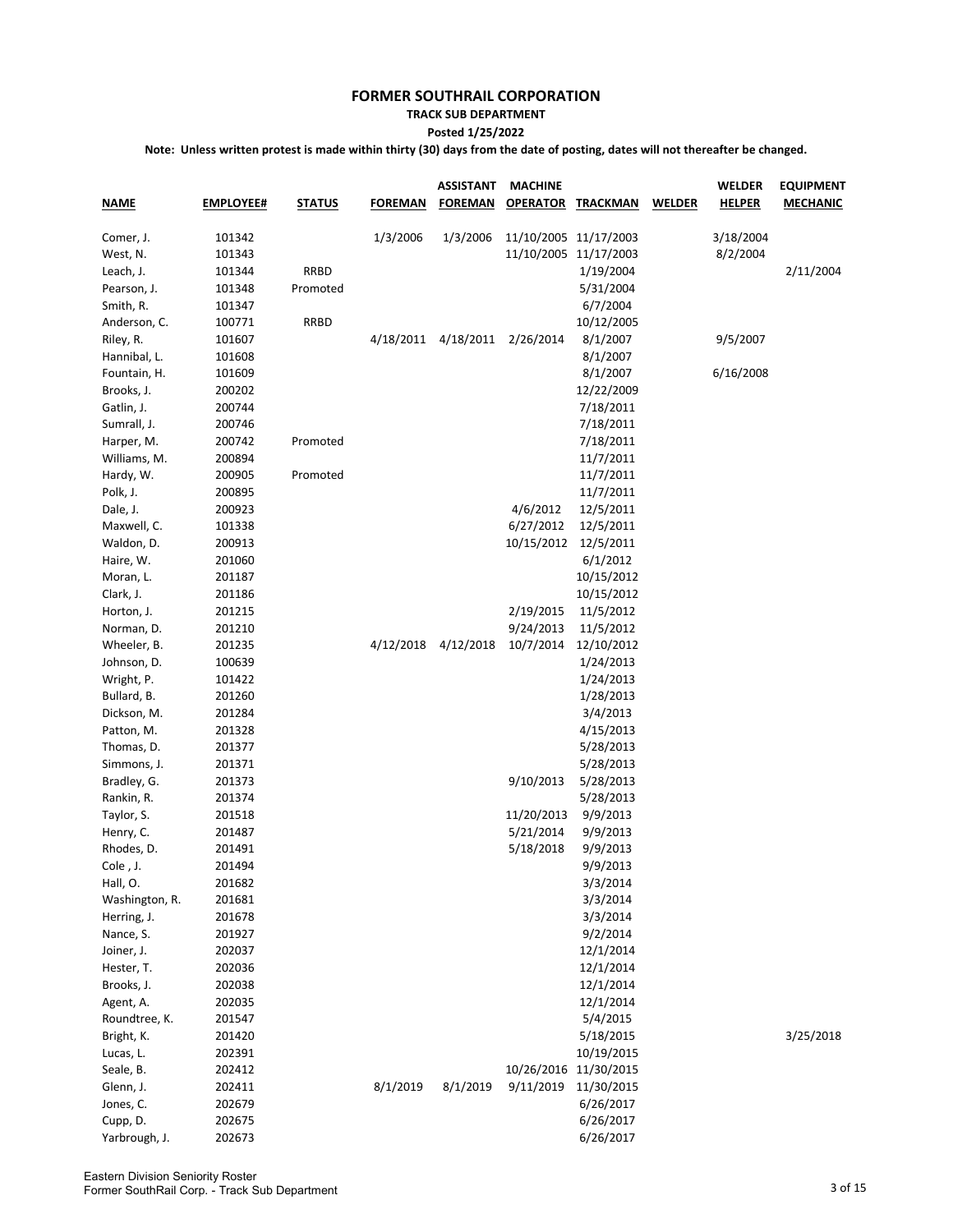# **TRACK SUB DEPARTMENT**

**Posted 1/25/2022**

| <b>NAME</b>   | <b>EMPLOYEE#</b> | <b>STATUS</b>         | <b>FOREMAN</b> | <b>ASSISTANT</b><br><b>FOREMAN</b> | <b>MACHINE</b><br><b>OPERATOR</b> | <b>TRACKMAN</b> | <b>WELDER</b> | <b>WELDER</b><br><b>HELPER</b> | <b>EQUIPMENT</b><br><b>MECHANIC</b> |
|---------------|------------------|-----------------------|----------------|------------------------------------|-----------------------------------|-----------------|---------------|--------------------------------|-------------------------------------|
| Skinner, W.   | 202794           |                       |                |                                    |                                   | 10/30/2017      |               |                                |                                     |
| Watkins, W.   | 202849           |                       |                |                                    |                                   | 12/18/2017      |               |                                |                                     |
| Watkins, J.   | 202854           |                       |                |                                    | 9/7/2018                          | 12/18/2017      |               |                                |                                     |
| Atkins, P.    | 202855           |                       |                |                                    |                                   | 12/18/2017      |               |                                |                                     |
| Barrett, B.   | 202856           |                       |                |                                    |                                   | 12/18/2017      |               |                                |                                     |
| Taylor, J.    | 202948           |                       |                |                                    |                                   | 3/19/2018       |               |                                |                                     |
| Coleman, S.   | 203070           |                       |                |                                    |                                   | 7/9/2018        |               |                                |                                     |
| Westbrook, A. | 203282           |                       |                |                                    |                                   | 1/28/2019       |               |                                |                                     |
| Hunt, T.      | 203279           |                       | 1/24/2020      | 1/24/2020                          | 10/2/2020                         | 1/28/2019       |               | 10/29/2021                     |                                     |
| Kilgore, N.   | 203374           |                       |                |                                    | 10/15/2021                        | 3/11/2019       |               |                                |                                     |
| Young, J.     | 203424           |                       |                |                                    |                                   | 6/3/2019        |               |                                |                                     |
| Mcduff, J.    | 203460           |                       |                |                                    |                                   | 7/15/2019       |               |                                |                                     |
| Botzong, R.   | 203471           |                       |                |                                    |                                   | 7/15/2019       |               |                                |                                     |
| Sugg, M.      | 203516           |                       |                |                                    | 3/24/2021                         | 9/9/2019        |               |                                |                                     |
| Hilton, A.    | 203522           |                       |                |                                    |                                   | 9/9/2019        |               |                                |                                     |
| Belenchia, R. | 203553           |                       |                |                                    |                                   | 10/21/2019      |               |                                |                                     |
| Fleming, C.   | 203555           |                       |                |                                    | 4/23/2021                         | 10/21/2019      |               |                                |                                     |
| Turner, B.    | 203582           |                       |                |                                    |                                   | 12/9/2019       |               |                                |                                     |
| Moore, B.     | 203579           |                       |                |                                    |                                   | 12/9/2019       |               |                                |                                     |
| West, E.      | 203578           |                       |                |                                    |                                   | 12/9/2019       |               |                                |                                     |
| Landrum, A.   | 202236           | <b>Rights Pending</b> |                |                                    |                                   | 12/6/2021       |               |                                |                                     |
| Cross, S.     | 204139           | <b>Rights Pending</b> |                |                                    |                                   | 12/6/2021       |               |                                |                                     |
| Pittman, P.   | 204140           | <b>Rights Pending</b> |                |                                    |                                   | 12/6/2021       |               |                                |                                     |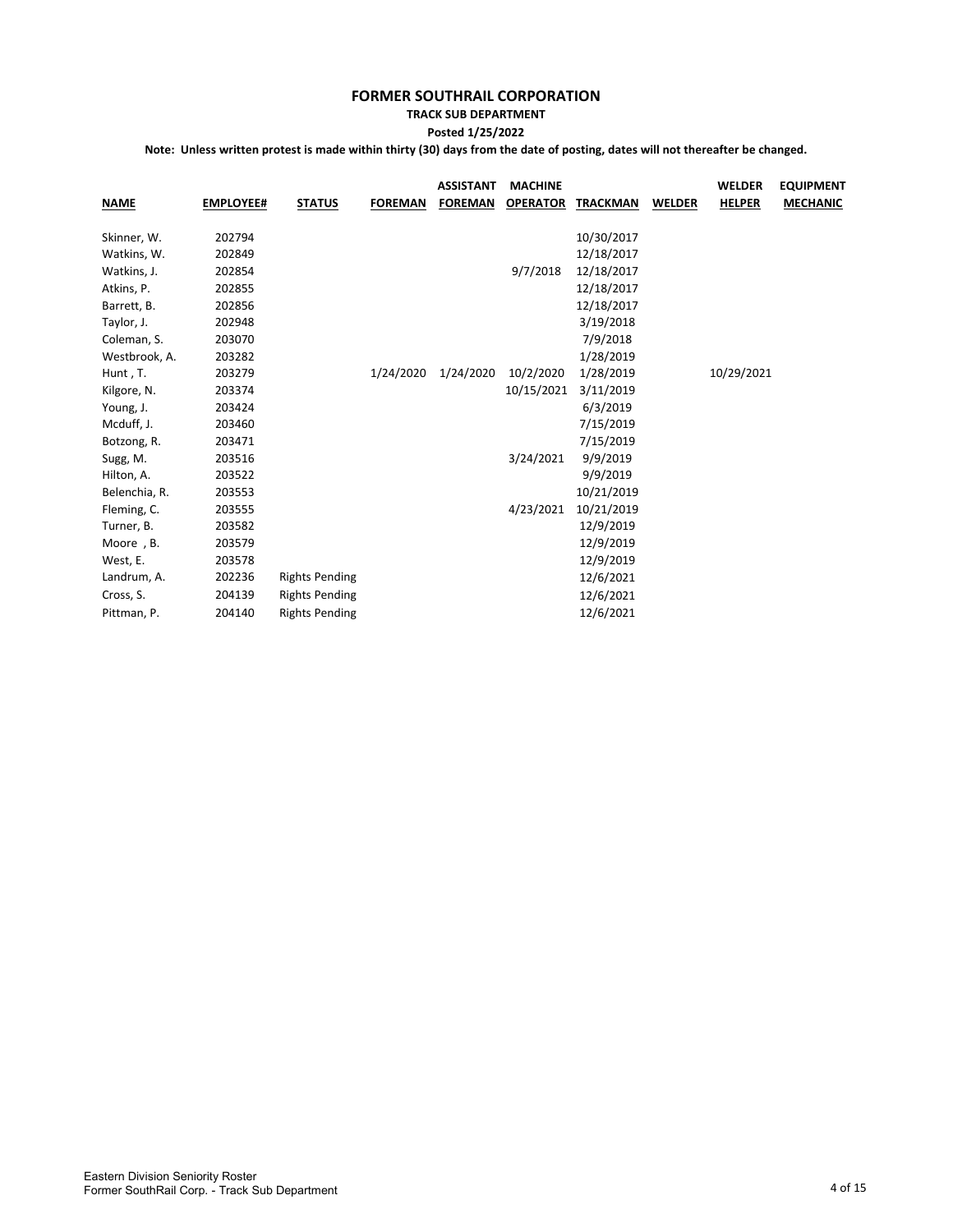**B & B AND PAINT SUBDEPARTMENT**

**Posted 1/25/2022**

**Note: Unless written protest is made within thirty (30) days from the date of posting, dates will not thereafter be changed.**

|                 |                  |               |                | <b>ASSISTANT</b> |            |                            |
|-----------------|------------------|---------------|----------------|------------------|------------|----------------------------|
| <b>NAME</b>     | <b>EMPLOYEE#</b> | <b>STATUS</b> | <b>FOREMAN</b> | <b>FOREMAN</b>   |            | <b>CARPENTER BRIDGEMAN</b> |
| Hicks, T.       | 190822           | <b>RRBD</b>   |                |                  |            | 8/8/1988                   |
| Ewings, D.      | 100683           |               |                |                  |            | 9/12/1988                  |
| Mitchell, R.    | 190631           | Promoted      |                |                  |            | 10/14/1988                 |
| Hunter, R.      | 100684           |               | 3/11/2014      | 8/31/2001        | 9/18/1991  | 11/28/1988                 |
| Reed, R.        | 100701           | Promoted      | 5/14/2001      | 5/14/2001        | 11/18/1999 | 11/28/1988                 |
| Mccurley, S.    | 100686           | Promoted      |                |                  |            | 2/6/1989                   |
| Robinson, G.    | 100648           | Promoted      |                |                  |            | 2/13/1989                  |
| Lacey, W.       | 100699           |               |                |                  |            | 2/27/1989                  |
| Jones, T.       | 100689           |               |                |                  |            | 3/8/1989                   |
| Smith, C.       | 100682           | <b>RRBD</b>   |                |                  |            | 6/5/1989                   |
| Young, A.       | 100663           |               |                | 1/22/2002        | 1/22/2002  | 7/14/1989                  |
| Ellis, O.       | 100944           |               |                | 4/24/2012        | 6/10/2002  | 2/12/1990                  |
| Dora, H.        | 100664           |               |                |                  |            | 4/4/1990                   |
| Downs, J.       | 100672           | <b>RRBD</b>   |                |                  |            | 4/16/1990                  |
| Green, R.       | 100675           |               |                |                  | 1/28/1994  | 4/16/1990                  |
| Jordan, J.      | 100697           |               |                |                  | 5/28/2001  | 4/23/1990                  |
| Jones, C.       | 101103           | <b>RRBD</b>   |                |                  |            | 4/1/1991                   |
| Wiggs, D.       | 100676           |               |                |                  |            | 5/21/1992                  |
| Wyatt, Jr., A.  | 100680           |               |                |                  |            | 9/28/1992                  |
| Watts, J.       | 100670           |               |                |                  |            | 1/4/1993                   |
| Moorehead, D.   | 100677           |               |                |                  |            | 4/19/1993                  |
| Patrick, W.     | 100940           |               |                |                  | 5/10/1994  | 4/21/1994                  |
| Shaw, T.        | 100662           |               | 6/16/2017      | 7/22/2003        | 6/17/1998  | 4/21/1994                  |
| Hardin, M.      | 100671           |               |                |                  |            | 4/21/1994                  |
| Hendricks, E.   | 100945           |               |                |                  |            | 4/21/1994                  |
| Thomas, Jr., C. | 100688           |               |                |                  |            | 10/16/1995                 |
| Loague, M.      | 100703           | Promoted      |                |                  |            | 10/16/1995                 |
| Henry, P.       | 100700           |               |                |                  | 10/23/2013 | 6/8/1998                   |
| Sepaugh, E.     | 100872           |               |                |                  |            | 8/27/1999                  |
| Colvin, R.      | 100796           |               |                |                  |            | 4/14/2000                  |
| Burmaster, S.   | 100702           |               |                |                  |            | 9/5/2000                   |
| Hammons, J.     | 100704           | Promoted      |                |                  |            | 9/5/2000                   |
| Macon, L.       | 101051           |               |                |                  | 3/18/2004  | 10/28/2002                 |
| Cunningham, D.  | 101032           |               |                | 6/8/2009         | 7/30/2003  | 10/28/2002                 |
| Short, J.       | 101068           | Promoted      |                |                  |            | 10/28/2002                 |
| Shepherd, K.    | 101067           | Promoted      |                |                  |            | 10/28/2002                 |
| Wicks, D.       | 101040           |               |                |                  |            | 10/28/2002                 |

Eastern Division Seniority Roster Former SouthRail Corp. - BB and Paint Subdepartment 5 06 15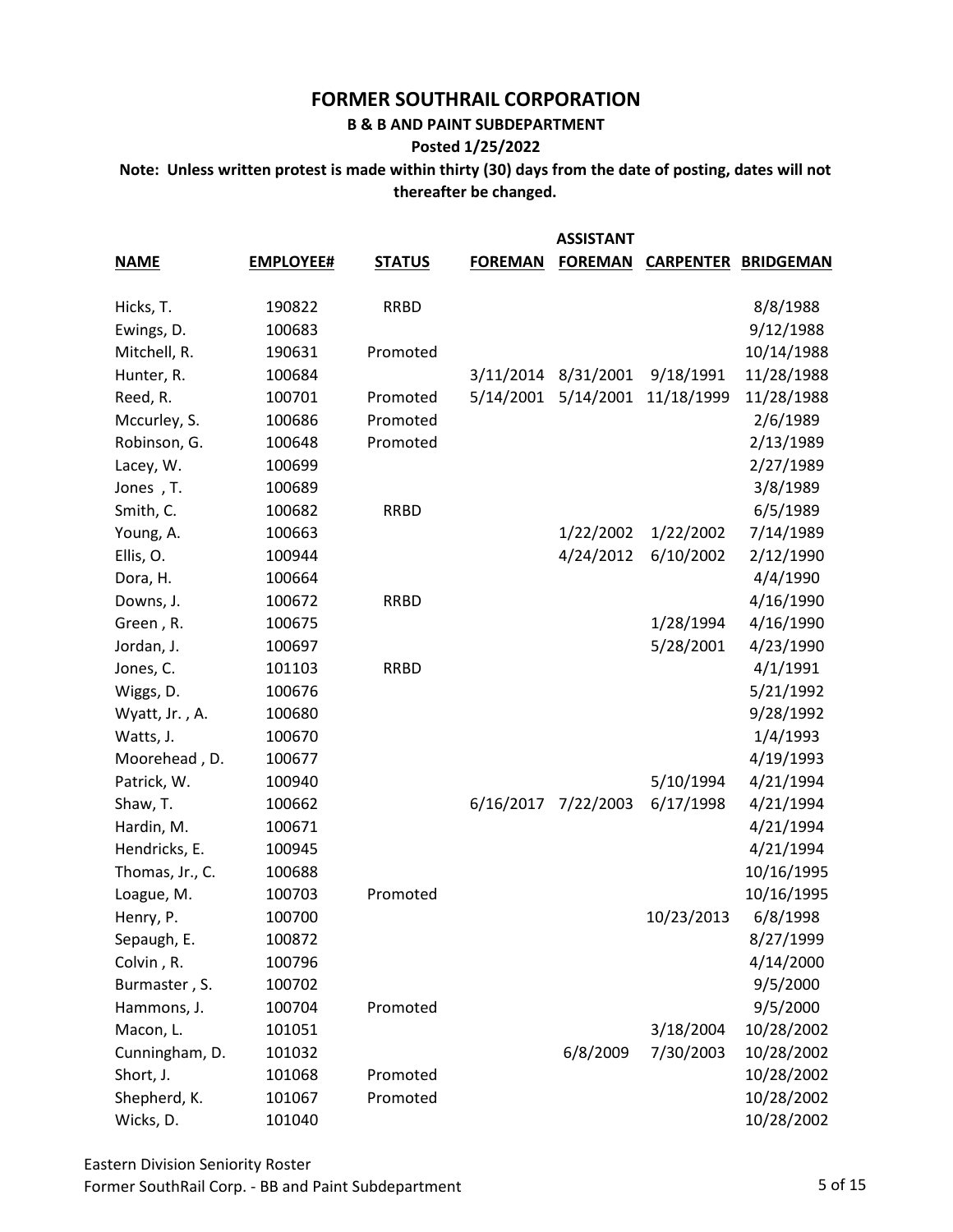**B & B AND PAINT SUBDEPARTMENT**

#### **Posted 1/25/2022**

|               |                  |               |                | <b>ASSISTANT</b> |           |                            |
|---------------|------------------|---------------|----------------|------------------|-----------|----------------------------|
| <b>NAME</b>   | <b>EMPLOYEE#</b> | <b>STATUS</b> | <b>FOREMAN</b> | <b>FOREMAN</b>   |           | <b>CARPENTER BRIDGEMAN</b> |
| Mayo, J.      | 101322           | Promoted      |                |                  |           | 3/10/2003                  |
| Young, D.     | 101467           |               |                |                  |           | 3/10/2003                  |
| Harris, G.    | 101323           |               |                |                  |           | 3/10/2003                  |
| Dempsey, J.   | 101324           |               |                |                  |           | 3/10/2003                  |
| Conner, R.    | 101325           |               |                | 6/8/2011         | 6/8/2011  | 3/10/2003                  |
| Burns, B.     | 101326           |               |                |                  |           | 8/1/2003                   |
| Whitehead, E. | 101327           |               |                |                  |           | 8/18/2003                  |
| Ludlow, L.    | 101328           |               |                |                  |           | 8/18/2003                  |
| Perry, J.     | 101329           | Promoted      |                |                  |           | 9/2/2003                   |
| King, T.      | 101332           |               | 4/12/2018      | 2/19/2012        | 2/28/2006 | 11/17/2003                 |
| Baldridge, L. | 101330           |               |                |                  |           | 11/17/2003                 |
| Jeffcoats, G. | 101331           |               |                |                  |           | 11/17/2003                 |
| Clark, A.     | 101333           |               |                |                  | 1/30/2006 | 11/17/2003                 |
| Jackson, M.   | 101335           |               |                |                  |           | 11/17/2003                 |
| Mcintyre, C.  | 101337           |               |                |                  |           | 11/17/2003                 |
| Halbert, V.   | 101340           |               |                |                  |           | 11/17/2003                 |
| Thomas, T.    | 101341           |               |                |                  |           | 11/17/2003                 |
| Comer, J.     | 101342           |               |                |                  |           | 11/17/2003                 |
| West, N.      | 101343           |               |                |                  |           | 11/17/2003                 |
| Leach, J.     | 101344           | <b>RRBD</b>   |                |                  |           | 1/19/2004                  |
| Pearson, J.   | 101348           | Promoted      |                |                  |           | 5/31/2004                  |
| Smith, R.     | 101347           |               |                |                  |           | 6/7/2004                   |
| Anderson, C.  | 100771           | <b>RRBD</b>   |                |                  |           | 10/12/2005                 |
| Riley, R.     | 101607           |               |                |                  |           | 8/1/2007                   |
| Hannibal, L.  | 101608           |               |                |                  |           | 8/1/2007                   |
| Fountain, H.  | 101609           |               |                |                  |           | 8/1/2007                   |
| Brooks, J.    | 200202           |               |                |                  |           | 12/22/2009                 |
| Gatlin, J.    | 200744           |               |                |                  |           | 7/18/2011                  |
| Sumrall, J.   | 200746           |               |                |                  |           | 7/18/2011                  |
| Harper, M.    | 200742           | Promoted      |                |                  |           | 7/18/2011                  |
| Williams, M.  | 200894           |               |                |                  |           | 11/7/2011                  |
| Hardy, W.     | 200905           | Promoted      |                |                  |           | 11/7/2011                  |
| Polk, J.      | 200895           |               |                |                  |           | 11/7/2011                  |
| Dale, J.      | 200923           |               |                |                  |           | 12/5/2011                  |
| Maxwell, C.   | 101338           |               |                |                  |           | 12/5/2011                  |
| Waldon, D.    | 200913           |               |                |                  |           | 12/5/2011                  |
| Haire, W.     | 201060           |               |                |                  |           | 6/1/2012                   |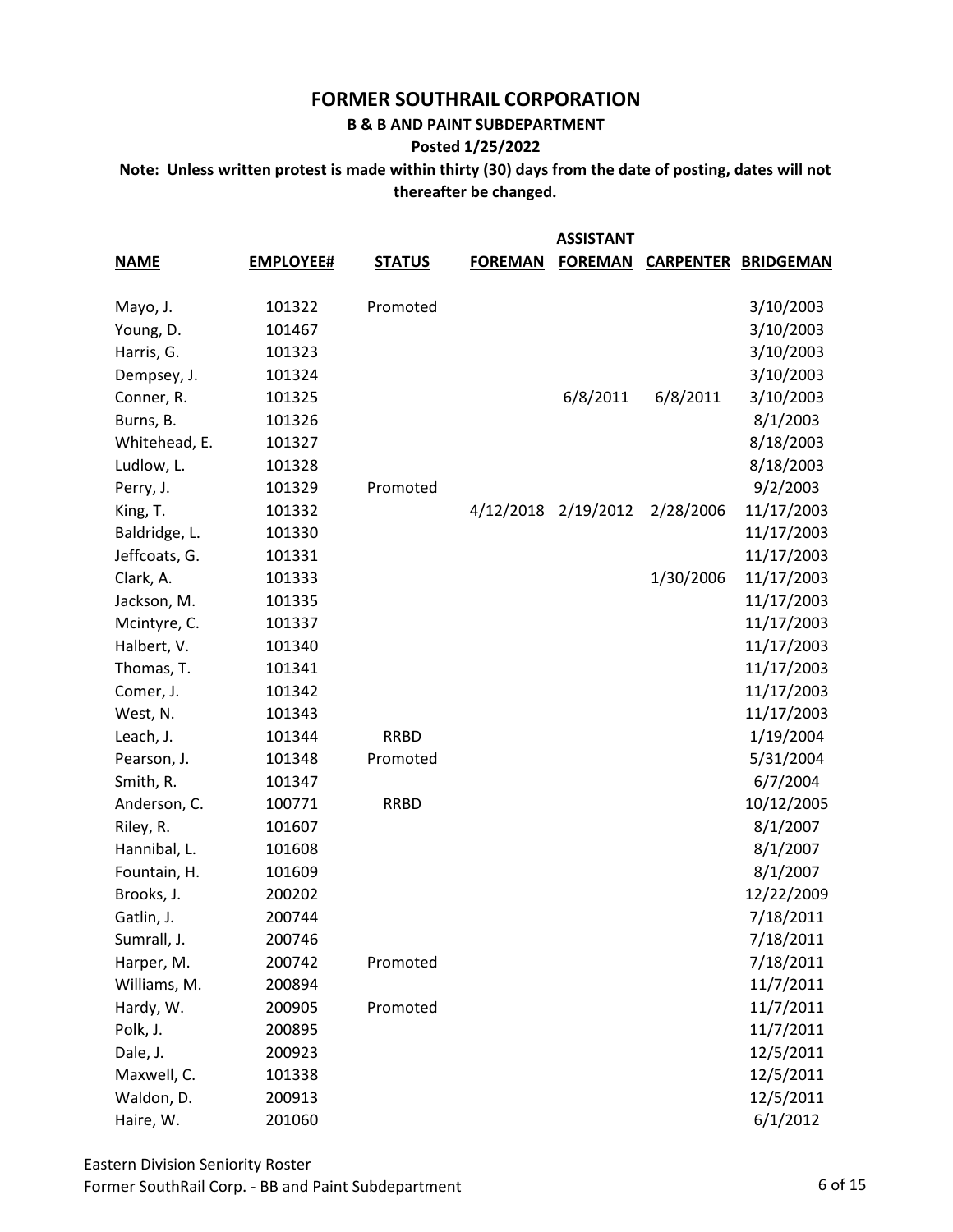#### **B & B AND PAINT SUBDEPARTMENT**

#### **Posted 1/25/2022**

**Note: Unless written protest is made within thirty (30) days from the date of posting, dates will not thereafter be changed.**

|                |                  |               |                | <b>ASSISTANT</b> |           |                            |
|----------------|------------------|---------------|----------------|------------------|-----------|----------------------------|
| <b>NAME</b>    | <b>EMPLOYEE#</b> | <b>STATUS</b> | <b>FOREMAN</b> | <b>FOREMAN</b>   |           | <b>CARPENTER BRIDGEMAN</b> |
|                |                  |               |                |                  |           |                            |
| Moran, L.      | 201187           |               |                |                  |           | 10/15/2012                 |
| Clark, J.      | 201186           |               |                |                  |           | 10/15/2012                 |
| Horton, J.     | 201215           |               |                |                  |           | 11/5/2012                  |
| Norman, D.     | 201210           |               |                |                  |           | 11/5/2012                  |
| Wheeler, B.    | 201235           |               |                |                  |           | 12/10/2012                 |
| Johnson, D.    | 100639           |               |                |                  |           | 1/24/2013                  |
| Wright, P.     | 101422           |               |                |                  |           | 1/24/2013                  |
| Bullard, B.    | 201260           |               |                |                  |           | 1/28/2013                  |
| Dickson, M.    | 201284           |               |                |                  |           | 3/4/2013                   |
| Patton, M.     | 201328           |               |                |                  |           | 4/15/2013                  |
| Thomas, D.     | 201377           |               |                |                  |           | 5/28/2013                  |
| Simmons, J.    | 201371           |               |                |                  |           | 5/28/2013                  |
| Bradley, G.    | 201373           |               |                |                  |           | 5/28/2013                  |
| Rankin, R.     | 201374           |               |                |                  |           | 5/28/2013                  |
| Taylor, S.     | 201518           |               |                |                  |           | 9/9/2013                   |
| Henry, C.      | 201487           |               |                |                  |           | 9/9/2013                   |
| Rhodes, D.     | 201491           |               |                |                  |           | 9/9/2013                   |
| Cole, J.       | 201494           |               |                |                  |           | 9/9/2013                   |
| Hall, O.       | 201682           |               |                |                  |           | 3/3/2014                   |
| Washington, R. | 201681           |               |                |                  |           | 3/3/2014                   |
| Herring, J.    | 201678           |               |                |                  |           | 3/3/2014                   |
| Nance, S.      | 201927           |               |                |                  |           | 9/2/2014                   |
| Joiner, J.     | 202037           |               |                |                  |           | 12/1/2014                  |
| Hester, T.     | 202036           |               |                |                  |           | 12/1/2014                  |
| Brooks, J.     | 202038           |               |                |                  |           | 12/1/2014                  |
| Agent, A.      | 202035           |               |                |                  |           | 12/1/2014                  |
| Roundtree, K.  | 201547           |               |                |                  |           | 5/4/2015                   |
| Bright, K.     | 201420           |               |                |                  |           | 5/18/2015                  |
| Lucas, L.      | 202391           |               |                |                  |           | 10/19/2015                 |
| Seale, B.      | 202412           |               |                |                  |           | 11/30/2015                 |
| Glenn, J.      | 202411           |               | 10/1/2021      | 7/26/2018        | 6/27/2017 | 11/30/2015                 |
| Jones, C.      | 202679           |               |                | 10/1/2021        | 8/10/2018 | 6/26/2017                  |
| Cupp, D.       | 202675           |               |                |                  |           | 6/26/2017                  |
| Yarbrough, J.  | 202673           |               |                |                  |           | 6/26/2017                  |
| Skinner, W.    | 202794           |               |                |                  | 8/5/2020  | 10/30/2017                 |
| Watkins, W.    | 202849           |               |                |                  |           | 12/18/2017                 |
| Watkins, J.    | 202854           |               |                |                  |           | 12/18/2017                 |

Eastern Division Seniority Roster Former SouthRail Corp. - BB and Paint Subdepartment 7 of 15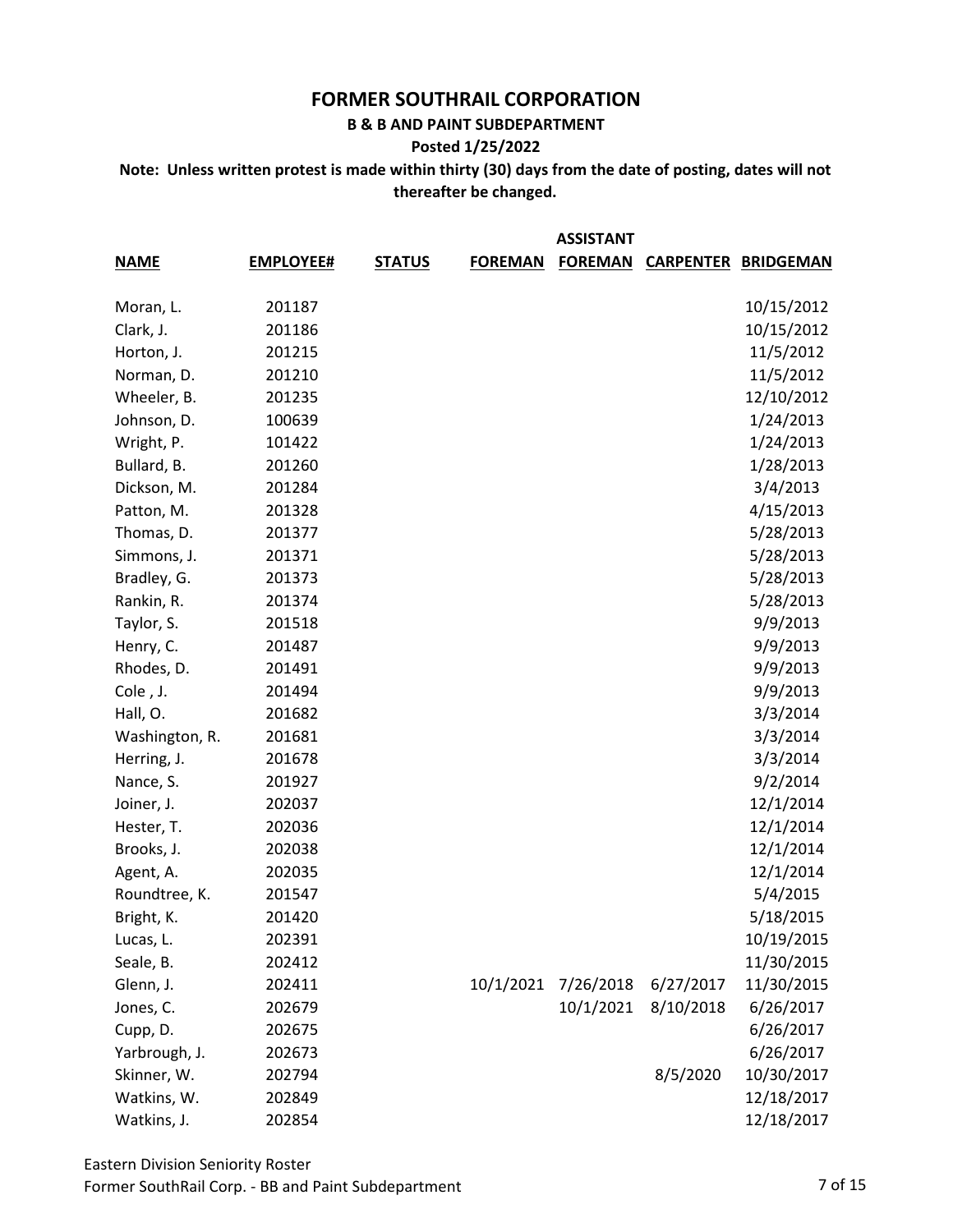#### **B & B AND PAINT SUBDEPARTMENT**

#### **Posted 1/25/2022**

|               |                  |                       |                | <b>ASSISTANT</b> |           |                            |
|---------------|------------------|-----------------------|----------------|------------------|-----------|----------------------------|
| <b>NAME</b>   | <b>EMPLOYEE#</b> | <b>STATUS</b>         | <b>FOREMAN</b> | <b>FOREMAN</b>   |           | <b>CARPENTER BRIDGEMAN</b> |
| Atkins, P.    | 202855           |                       |                |                  |           | 12/18/2017                 |
| Barrett, B.   | 202856           |                       |                |                  |           | 12/18/2017                 |
| Taylor, J.    | 202948           |                       |                |                  |           | 3/19/2018                  |
| Coleman, S.   | 203070           |                       |                |                  |           | 7/9/2018                   |
| Westbrook, A. | 203282           |                       |                |                  | 8/5/2020  | 1/28/2019                  |
| Hunt, T.      | 203279           |                       |                |                  |           | 1/28/2019                  |
| Kilgore, N.   | 203374           |                       |                |                  |           | 3/11/2019                  |
| Young, J.     | 203424           |                       |                |                  |           | 6/3/2019                   |
| Mcduff, J.    | 203460           |                       |                |                  |           | 7/15/2019                  |
| Botzong, R.   | 203471           |                       |                |                  |           | 7/15/2019                  |
| Sugg, M.      | 203516           |                       |                |                  |           | 9/9/2019                   |
| Hilton, A.    | 203522           |                       |                |                  |           | 9/9/2019                   |
| Belenchia, R. | 203553           |                       |                |                  |           | 10/21/2019                 |
| Fleming, C.   | 203555           |                       |                |                  |           | 10/21/2019                 |
| Turner, B.    | 203582           |                       |                |                  | 8/20/2020 | 12/9/2019                  |
| Moore, B.     | 203579           |                       |                |                  |           | 12/9/2019                  |
| West, E.      | 203578           |                       |                |                  |           | 12/9/2019                  |
| Landrum, A.   | 202236           | <b>Rights Pending</b> |                |                  |           | 12/6/2021                  |
| Cross, S.     | 204139           | <b>Rights Pending</b> |                |                  |           | 12/6/2021                  |
| Pittman, P.   | 204140           | <b>Rights Pending</b> |                |                  |           | 12/6/2021                  |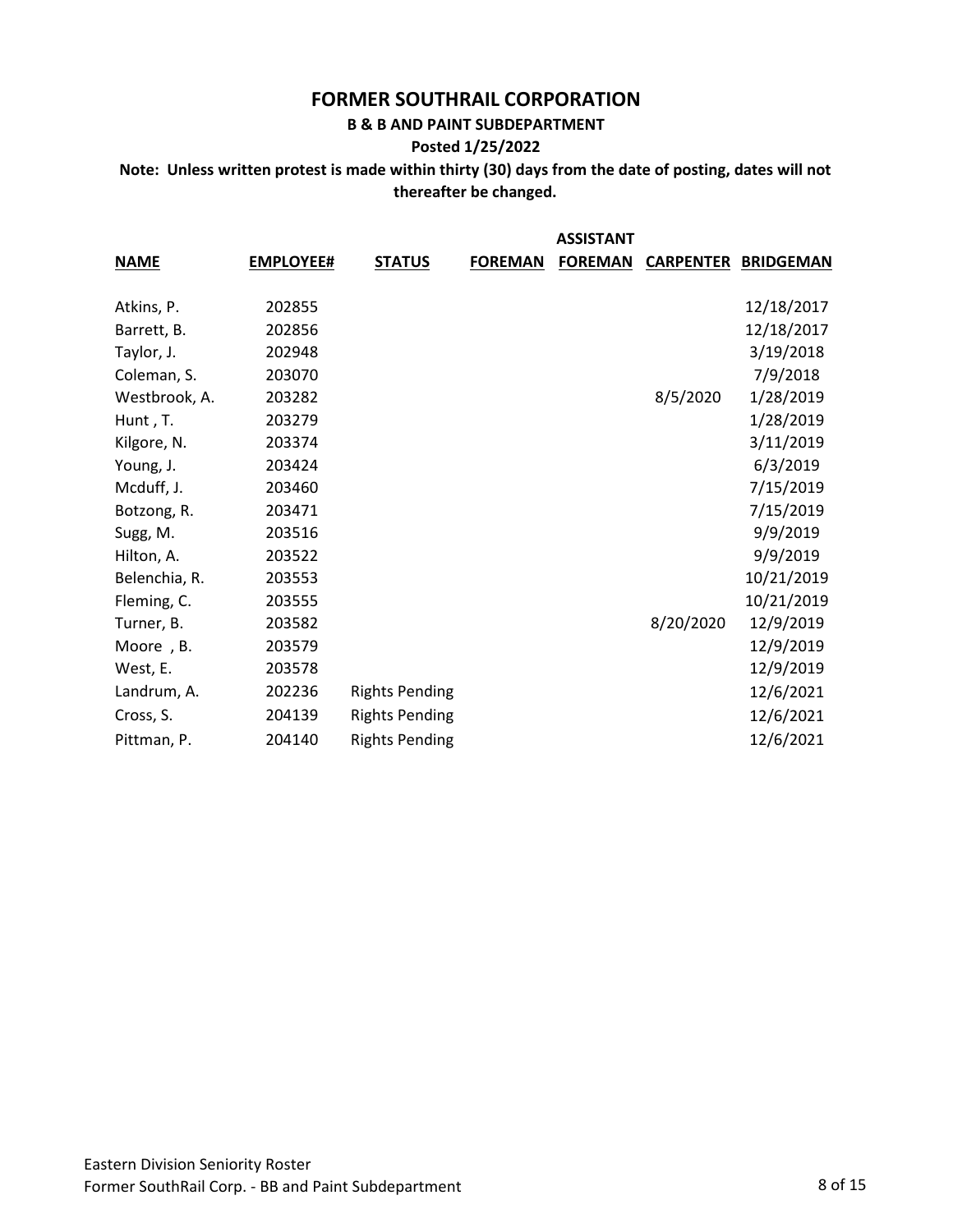#### **TRACK SUB DEPARTMENT Posted 1/25/2022**

| <b>NAME</b>     | <b>EMPLOYEE#</b> | <b>STATUS</b> | <b>FOREMAN</b> | <b>ASSISTANT</b><br><b>FOREMAN</b> | <b>MACHINE</b><br><b>OPERATOR</b> | <b>TRACKMAN</b>       | <b>WELDER</b> | <b>WELDER</b><br><b>HELPER</b> | <b>EQUIPMENT</b><br><b>MECHANIC</b> |
|-----------------|------------------|---------------|----------------|------------------------------------|-----------------------------------|-----------------------|---------------|--------------------------------|-------------------------------------|
| Jones, C.       | 101103           | <b>RRBD</b>   | 4/4/1978       | 4/4/1978                           | 6/30/1980                         | 3/30/1976             |               |                                |                                     |
| Hicks, T.       | 190822           | <b>RRBD</b>   |                |                                    |                                   | 4/1/1991              |               |                                |                                     |
| Ewings, D.      | 100683           |               |                |                                    | 10/3/2008                         | 4/1/1991              |               |                                |                                     |
| Mitchell, R.    | 190631           | Promoted      |                |                                    |                                   | 4/1/1991              |               |                                |                                     |
| Hunter, R.      | 100684           |               |                |                                    |                                   | 4/1/1991              |               |                                |                                     |
| Reed, R.        | 100701           | Promoted      |                |                                    |                                   | 4/1/1991              |               |                                |                                     |
| Mccurley, S.    | 100686           | Promoted      |                |                                    |                                   | 4/1/1991              | 3/19/1997     | 3/19/1997                      |                                     |
| Robinson, G.    | 100648           | Promoted      | 5/18/1998      | 5/18/1998                          | 5/8/2003                          | 4/1/1991              | 10/28/1997    | 9/7/1995                       |                                     |
| Lacey, W.       | 100699           |               |                | 3/12/2005                          | 11/21/2003                        | 4/1/1991              |               |                                |                                     |
| Jones, T.       | 100689           |               |                |                                    |                                   | 4/1/1991              | 6/23/2006     | 10/18/2003                     |                                     |
| Smith, C.       | 100682           | <b>RRBD</b>   |                |                                    | 4/18/2011                         | 4/1/1991              |               | 6/23/2006                      |                                     |
| Young, A.       | 100663           |               |                |                                    |                                   | 4/1/1991              |               |                                |                                     |
| Ellis, O.       | 100944           |               |                |                                    |                                   | 4/1/1991              |               |                                |                                     |
| Dora, H.        | 100664           |               |                | 5/8/2003                           | 3/28/2001                         | 4/1/1991              |               |                                |                                     |
| Downs, J.       | 100672           | <b>RRBD</b>   |                |                                    |                                   | 4/1/1991              |               |                                | 7/27/2009                           |
| Green, R.       | 100675           |               |                |                                    | 12/21/1992                        | 4/1/1991              |               |                                | 8/28/2002                           |
| Jordan, J.      | 100697           |               | 2/24/2005      | 2/10/2005                          | 4/10/2003                         | 4/1/1991              |               |                                |                                     |
| Wiggs, D.       | 100676           |               |                |                                    |                                   | 5/21/1992             |               |                                | 8/1/2002                            |
| Wyatt, Jr., A.  | 100680           |               | 1/19/2002      | 1/19/2002                          |                                   | 9/28/1992             |               |                                |                                     |
| Watts, J.       | 100670           |               |                | 7/22/2003                          | 3/4/1997                          | 1/4/1993              |               |                                |                                     |
| Moorehead, D.   | 100677           |               |                |                                    | 5/25/1995                         | 4/19/1993             |               |                                |                                     |
| Patrick, W.     | 100940           |               |                |                                    |                                   | 4/21/1994             |               |                                | 12/5/2003                           |
| Shaw, T.        | 100662           |               |                |                                    |                                   | 4/21/1994             |               |                                |                                     |
| Hardin, M.      | 100671           |               |                |                                    | 8/1/2002                          | 4/21/1994             |               |                                |                                     |
| Hendricks, E.   | 100945           |               |                |                                    | 3/28/2001                         | 4/21/1994             |               |                                |                                     |
| Thomas, Jr., C. | 100688           |               |                |                                    | 3/4/1997                          | 10/16/1995            |               |                                |                                     |
| Loague, M.      | 100703           | Promoted      | 5/25/2006      | 5/25/2006                          |                                   | 10/16/1995            |               |                                |                                     |
| Henry, P.       | 100700           |               |                |                                    |                                   | 6/8/1998              |               | 5/23/2001                      |                                     |
| Sepaugh, E.     | 100872           |               |                | 5/24/2004                          | 8/22/2002                         | 8/27/1999             |               |                                |                                     |
| Colvin, R.      | 100796           |               | 1/3/2006       | 1/3/2006                           |                                   | 4/14/2000             |               | 12/30/2002                     |                                     |
| Burmaster, S.   | 100702           |               |                |                                    | 1/6/2012                          | 9/5/2000              | 4/15/2004     | 4/15/2004                      |                                     |
| Hammons, J.     | 100704           | Promoted      |                |                                    |                                   | 9/5/2000              |               |                                |                                     |
| Macon, L.       | 101051           |               |                |                                    | 2/11/2004                         | 10/28/2002            |               |                                |                                     |
| Wicks, D.       | 101040           |               |                |                                    | 10/5/2008                         | 10/28/2002            |               |                                |                                     |
| Cunningham, D.  | 101032           |               |                |                                    |                                   | 11/16/2005 10/28/2002 |               |                                |                                     |
| Short, J.       | 101068           | Promoted      | 7/8/2005       | 7/8/2005                           | 8/20/2003                         | 10/28/2002            |               |                                |                                     |
| Shepherd, K.    | 101067           | Promoted      | 7/7/2006       | 7/7/2006                           |                                   | 10/28/2002            |               |                                |                                     |
| Mayo, J.        | 101322           | Promoted      | 7/28/2006      | 7/28/2006                          | 3/28/2006                         | 3/10/2003             |               |                                |                                     |
| Young, D.       | 101467           |               |                |                                    |                                   | 3/10/2003             |               |                                |                                     |
| Harris, G.      | 101323           |               |                |                                    | 3/18/2004                         | 3/10/2003             |               |                                |                                     |
| Dempsey, J.     | 101324           |               |                |                                    | 5/25/2006                         | 3/10/2003             |               |                                |                                     |
| Conner, R.      | 101325           |               |                |                                    |                                   | 3/10/2003             |               | 3/5/2004                       |                                     |
| Burns, B.       | 101326           |               | 7/7/2006       | 7/7/2006                           | 1/27/2006                         | 8/1/2003              |               | 5/5/2004                       |                                     |
| Whitehead, E.   | 101327           |               |                |                                    | 2/11/2004                         | 8/18/2003             |               |                                |                                     |
| Ludlow, L.      | 101328           |               | 8/30/2006      | 8/30/2006                          | 4/12/2006                         | 8/18/2003             |               | 2/10/2005                      |                                     |
| Perry, J.       | 101329           | Promoted      |                |                                    | 9/20/2007                         | 9/2/2003              |               |                                |                                     |
| King, T.        |                  |               | 3/9/2007       | 3/9/2007                           | 6/23/2006                         | 11/17/2003            |               | 1/16/2006                      |                                     |
| Baldridge, L.   | 101332<br>101330 |               |                |                                    |                                   | 11/17/2003            | 1/16/2006     |                                |                                     |
| Jeffcoats, G.   | 101331           |               |                |                                    | 4/12/2006 10/12/2005 11/17/2003   |                       |               |                                |                                     |
| Clark, A.       | 101333           |               |                |                                    |                                   | 11/17/2003            |               |                                |                                     |
| Jackson, M.     | 101335           |               |                |                                    | 6/23/2006                         | 11/17/2003            |               | 11/9/2010                      |                                     |
| Mcintyre, C.    | 101337           |               |                |                                    | 2/11/2004                         | 11/17/2003            |               |                                | 6/20/2005                           |
|                 |                  |               |                |                                    |                                   |                       |               |                                |                                     |
| Halbert, V.     | 101340<br>101341 |               | 5/22/2009      | 5/22/2009                          | 5/13/2004<br>7/7/2006             | 11/17/2003            |               |                                |                                     |
| Thomas, T.      |                  |               |                |                                    |                                   | 11/17/2003            |               |                                |                                     |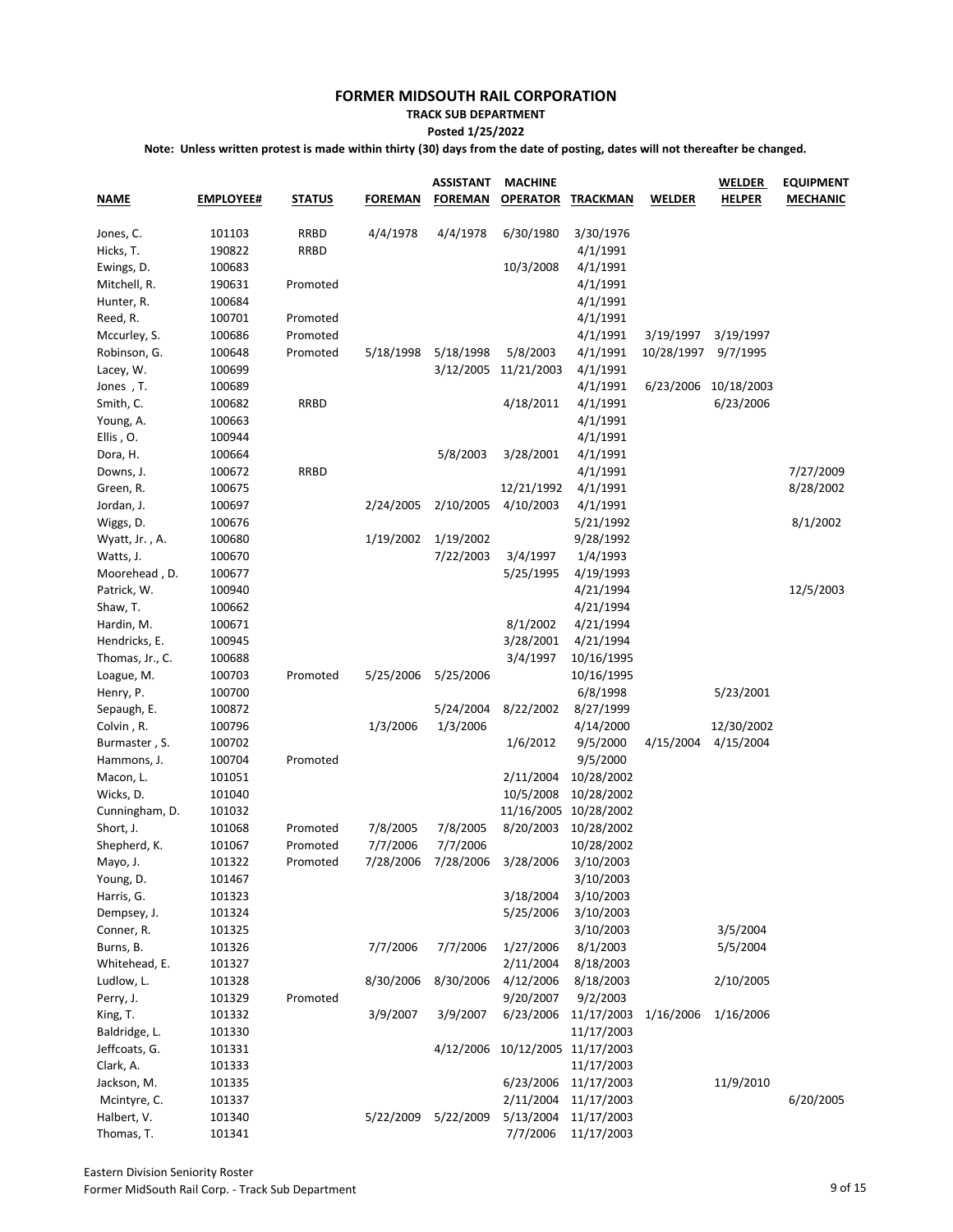#### **TRACK SUB DEPARTMENT Posted 1/25/2022**

| <b>NAME</b>                | <b>EMPLOYEE#</b> | <b>STATUS</b> | <b>FOREMAN</b> | <b>ASSISTANT</b><br><u>FOREMAN</u> | <b>MACHINE</b><br><b>OPERATOR</b> | TRACKMAN              | <b>WELDER</b> | <b>WELDER</b><br><b>HELPER</b> | <b>EQUIPMENT</b><br><b>MECHANIC</b> |
|----------------------------|------------------|---------------|----------------|------------------------------------|-----------------------------------|-----------------------|---------------|--------------------------------|-------------------------------------|
| Comer, J.                  | 101342           |               |                |                                    |                                   | 11/17/2003            |               |                                |                                     |
| West, N.                   | 101343           |               | 5/6/2010       | 5/6/2010                           | 2/1/2007                          | 11/17/2003            |               |                                |                                     |
| Leach, J.                  | 101344           | <b>RRBD</b>   |                |                                    | 4/1/2004                          | 1/19/2004             |               |                                | 6/2/2006                            |
| Pearson, J.                | 101348           | Promoted      | 4/12/2006      | 4/12/2006                          | 1/27/2006                         | 5/31/2004             |               |                                |                                     |
| Smith, R.                  | 101347           |               | 9/5/2007       | 9/5/2007                           | 10/27/2006                        | 6/7/2004              | 5/4/2009      | 10/18/2004                     |                                     |
| Anderson, C.               | 100771           | <b>RRBD</b>   |                |                                    | 1/27/2006                         | 10/12/2005            |               | 8/17/2006                      |                                     |
| Riley, R.                  | 101607           |               | 4/18/2011      | 4/18/2011                          | 2/26/2014                         | 8/1/2007              |               | 9/5/2007                       |                                     |
| Hannibal, L.               | 101608           |               | 3/13/2012      | 3/13/2012                          | 2/6/2008                          | 8/1/2007              |               |                                |                                     |
| Fountain, H.               | 101609           |               |                | 10/22/2010 10/22/2010              | 5/4/2011                          | 8/1/2007              |               | 6/16/2008                      |                                     |
| Brooks, J.                 | 200202           |               | 8/28/2011      | 8/28/2011                          | 6/5/2013                          | 12/22/2009            | 2/2/2011      | 2/2/2011                       |                                     |
| Gatlin, J.                 | 200744           |               |                |                                    | 7/17/2012                         | 7/18/2011             |               |                                |                                     |
| Sumrall, J.                | 200746           |               | 6/5/2012       | 6/5/2012                           | 11/12/2012                        | 7/18/2011             |               |                                |                                     |
| Harper, M.                 | 200742           | Promoted      |                | 11/27/2012 11/27/2012 4/29/2015    |                                   | 7/18/2011             |               | 4/23/2013                      |                                     |
| Williams, M.               | 200894           |               |                | 10/15/2015 10/15/2015 2/19/2012    |                                   | 11/7/2011             |               |                                |                                     |
| Hardy, W.                  | 200905           | Promoted      |                |                                    |                                   | 11/7/2011             |               |                                |                                     |
| Polk, J.                   | 200895           |               |                |                                    | 4/6/2012                          | 11/7/2011             |               |                                |                                     |
| Dale, J.                   | 200923           |               |                |                                    |                                   | 12/5/2011             |               |                                |                                     |
| Maxwell, C.                | 101338           |               |                |                                    |                                   | 12/5/2011             |               |                                |                                     |
| Waldon, D.                 | 200913           |               |                |                                    | 10/15/2012                        | 12/5/2011             |               |                                |                                     |
| Haire, W.                  | 201060           |               |                |                                    | 2/12/2018                         | 6/1/2012              |               |                                | 6/1/2012                            |
| Moran, L.                  | 201187           |               |                |                                    | 2/4/2015                          | 10/15/2012            |               |                                |                                     |
| Clark, J.                  | 201186           |               |                |                                    |                                   | 10/15/2012 2/23/2017  |               | 8/16/2016                      |                                     |
| Norman, D.                 | 201210           |               |                |                                    | 9/24/2013                         | 11/5/2012             |               |                                |                                     |
| Horton, J.                 | 201215           |               |                |                                    |                                   | 11/5/2012             |               |                                |                                     |
| Wheeler, B.                | 201235           |               |                |                                    | 10/7/2014                         | 12/10/2012            |               |                                |                                     |
| Johnson, D.                | 100639           |               |                |                                    |                                   | 1/24/2013             |               |                                |                                     |
| Wright, P.                 | 101422           |               |                |                                    |                                   | 1/24/2013             |               |                                |                                     |
| Bullard, B.                | 201260           |               |                |                                    | 8/5/2015                          | 1/28/2013             |               |                                |                                     |
| Dickson, M.                | 201284           |               |                |                                    | 11/20/2019                        | 3/4/2013              |               |                                |                                     |
| Patton, M.                 | 201328           |               |                |                                    | 3/28/2018                         | 4/15/2013             |               |                                |                                     |
| Thomas, D.                 | 201377           |               |                |                                    |                                   | 5/28/2013             |               |                                |                                     |
| Simmons, J.                | 201371           |               |                |                                    | 9/25/2019                         | 5/28/2013             |               |                                |                                     |
| Bradley, G.                | 201373           |               |                |                                    | 9/10/2013                         | 5/28/2013             |               |                                |                                     |
| Rankin, R.                 | 201374           |               |                |                                    | 12/20/2019                        | 5/28/2013             |               |                                |                                     |
| Taylor, S.                 | 201518           |               |                |                                    | 11/20/2013                        | 9/9/2013              |               |                                |                                     |
| Henry, C.                  | 201487           |               |                |                                    | 5/21/2014                         | 9/9/2013              |               |                                |                                     |
| Rhodes, D.                 | 201491           |               |                |                                    | 5/18/2018                         | 9/9/2013              |               |                                |                                     |
| Cole , J.                  | 201494           |               |                |                                    | 10/31/2018                        | 9/9/2013              |               |                                |                                     |
| Hall, O.                   | 201682           |               |                |                                    | 2/19/2015                         | 3/3/2014              |               |                                |                                     |
| Washington, R.             | 201681           |               | 8/2/2016       | 8/2/2016                           | 10/25/2017                        | 3/3/2014              |               | 10/2/2015                      |                                     |
| Herring, J.                | 201678           |               |                |                                    | 12/20/2019                        | 3/3/2014              | 9/16/2015     | 7/7/2015                       |                                     |
| Nance, S.                  | 201927           |               |                |                                    |                                   | 9/2/2014              |               | 5/1/2019                       |                                     |
| Joiner, J.                 | 202037           |               |                | 10/11/2016 10/11/2016              |                                   | 12/1/2014             | 5/6/2020      | 7/24/2015                      |                                     |
|                            | 202036           |               | 1/20/2017      | 1/20/2017                          | 9/4/2020                          | 12/1/2014             |               |                                |                                     |
| Hester, T.                 | 202038           |               |                |                                    |                                   | 12/1/2014             |               |                                |                                     |
| Brooks, J.                 |                  |               |                |                                    |                                   |                       |               |                                |                                     |
| Agent, A.<br>Roundtree, K. | 202035<br>201547 |               |                |                                    | 4/1/2016                          | 12/1/2014<br>5/4/2015 |               |                                | 11/10/2016                          |
|                            |                  |               |                |                                    |                                   |                       |               |                                |                                     |
| Bright, K.                 | 201420           |               |                |                                    |                                   | 5/18/2015             |               |                                | 5/18/2015                           |
| Lucas, L.                  | 202391           |               | 9/25/2019      | 9/25/2019                          | 4/15/2019                         | 10/19/2015            |               | 11/29/2018                     |                                     |
| Seale, B.                  | 202412           |               |                |                                    |                                   | 11/30/2015            |               |                                |                                     |
| Glenn, J.                  | 202411           |               |                |                                    |                                   | 11/30/2015            |               |                                |                                     |
| Jones, C.                  | 202679           |               |                |                                    |                                   | 6/26/2017             |               |                                |                                     |
| Cupp, D.                   | 202675           |               |                |                                    | 6/20/2018                         | 6/26/2017             |               |                                |                                     |
| Yarbrough, J.              | 202673           |               |                |                                    |                                   | 6/26/2017             |               |                                |                                     |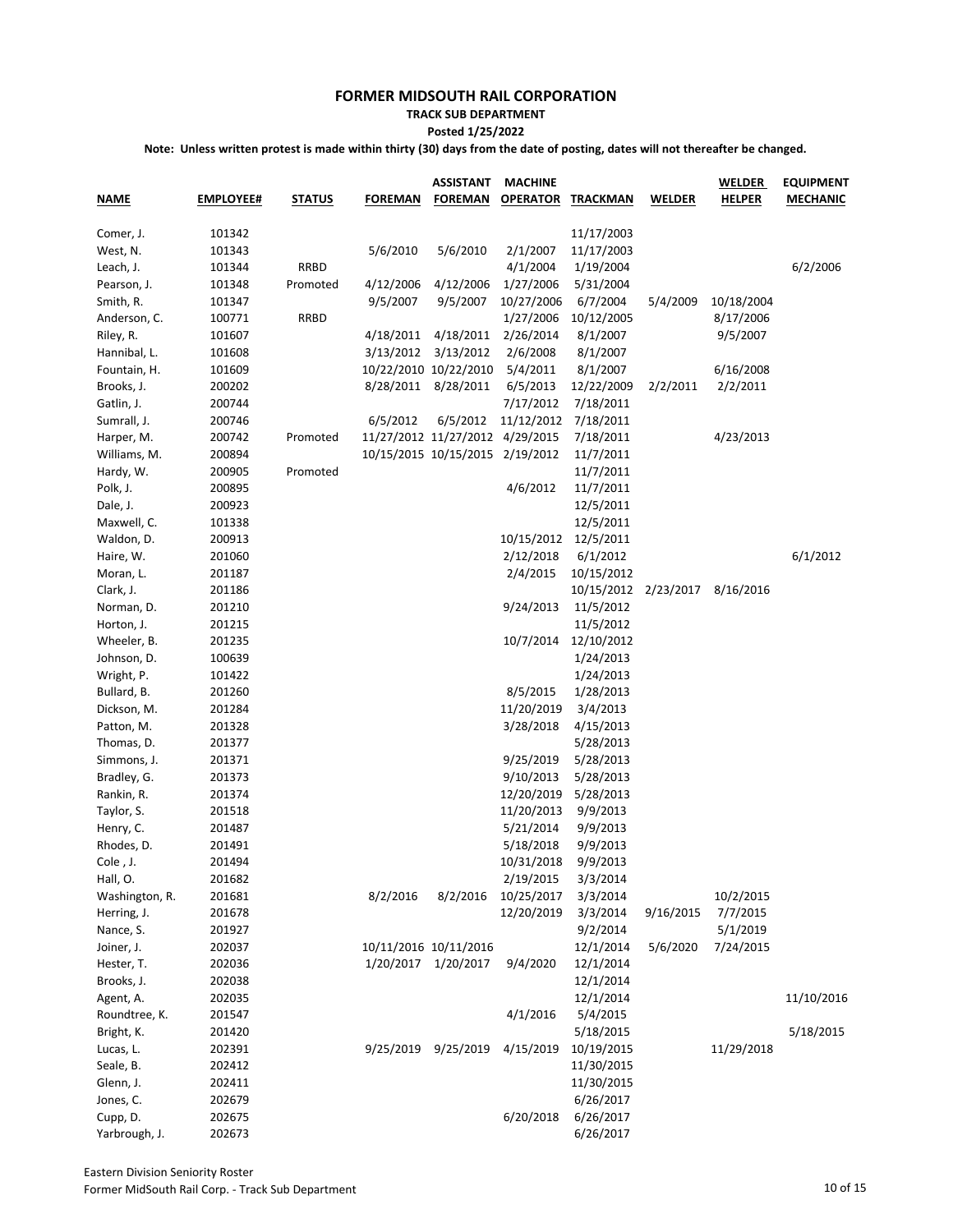#### **TRACK SUB DEPARTMENT Posted 1/25/2022**

| <b>NAME</b>   | <b>EMPLOYEE#</b> | <b>STATUS</b>         | <b>FOREMAN</b> | <b>ASSISTANT</b><br><b>FOREMAN</b> | <b>MACHINE</b><br><b>OPERATOR</b> | <b>TRACKMAN</b> | <b>WELDER</b> | <b>WELDER</b><br><b>HELPER</b> | <b>EQUIPMENT</b><br><b>MECHANIC</b> |
|---------------|------------------|-----------------------|----------------|------------------------------------|-----------------------------------|-----------------|---------------|--------------------------------|-------------------------------------|
| Skinner, W.   | 202794           |                       |                |                                    |                                   | 10/30/2017      |               |                                |                                     |
| Watkins, W.   | 202849           |                       | 9/4/2020       | 9/4/2020                           |                                   | 12/18/2017      |               |                                |                                     |
| Watkins, J.   | 202854           |                       | 9/25/2019      | 9/25/2019                          |                                   | 12/18/2017      |               |                                |                                     |
| Atkins, P.    | 202855           |                       | 6/12/2019      | 6/12/2019                          |                                   | 12/18/2017      |               |                                |                                     |
| Barrett, B.   | 202856           |                       |                |                                    |                                   | 12/18/2017      |               |                                |                                     |
| Taylor, J.    | 202948           |                       |                |                                    |                                   | 3/19/2018       |               |                                |                                     |
| Coleman, S.   | 203070           |                       |                |                                    |                                   | 7/9/2018        |               |                                | 7/9/2018                            |
| Westbrook, A. | 203282           |                       |                |                                    |                                   | 1/28/2019       |               |                                |                                     |
| Hunt, T.      | 203279           |                       |                |                                    |                                   | 1/28/2019       |               |                                |                                     |
| Kilgore, N.   | 203374           |                       |                |                                    |                                   | 3/11/2019       |               |                                |                                     |
| Young, J.     | 203424           |                       |                |                                    | 10/9/2019                         | 6/3/2019        |               |                                |                                     |
| Mcduff, J.    | 203460           |                       |                |                                    | 9/25/2019                         | 7/15/2019       |               |                                |                                     |
| Botzong, R.   | 203471           |                       |                |                                    |                                   | 7/15/2019       | 9/17/2020     | 9/25/2019                      |                                     |
| Sugg, M.      | 203516           |                       |                |                                    | 3/24/2021                         | 9/9/2019        |               |                                |                                     |
| Hilton, A.    | 203522           |                       | 2/12/2020      | 2/12/2020                          | 7/2/2020                          | 9/9/2019        |               |                                |                                     |
| Belenchia, R. | 203553           |                       |                |                                    | 1/26/2021                         | 10/21/2019      |               |                                |                                     |
| Fleming, C.   | 203555           |                       |                |                                    | 4/23/2021                         | 10/21/2019      |               |                                |                                     |
| Turner, B.    | 203582           |                       |                |                                    |                                   | 12/9/2019       |               |                                |                                     |
| Moore, B.     | 203579           |                       |                |                                    |                                   | 12/9/2019       |               | 10/2/2020                      |                                     |
| West, E.      | 203578           |                       |                |                                    |                                   | 12/9/2019       |               |                                |                                     |
| Landrum, A.   | 202236           | <b>Rights Pending</b> |                |                                    |                                   | 12/6/2021       |               |                                |                                     |
| Cross, S.     | 204139           | <b>Rights Pending</b> |                |                                    |                                   | 12/6/2021       |               |                                |                                     |
| Pittman, P.   | 204140           | <b>Rights Pending</b> |                |                                    |                                   | 12/6/2021       |               |                                |                                     |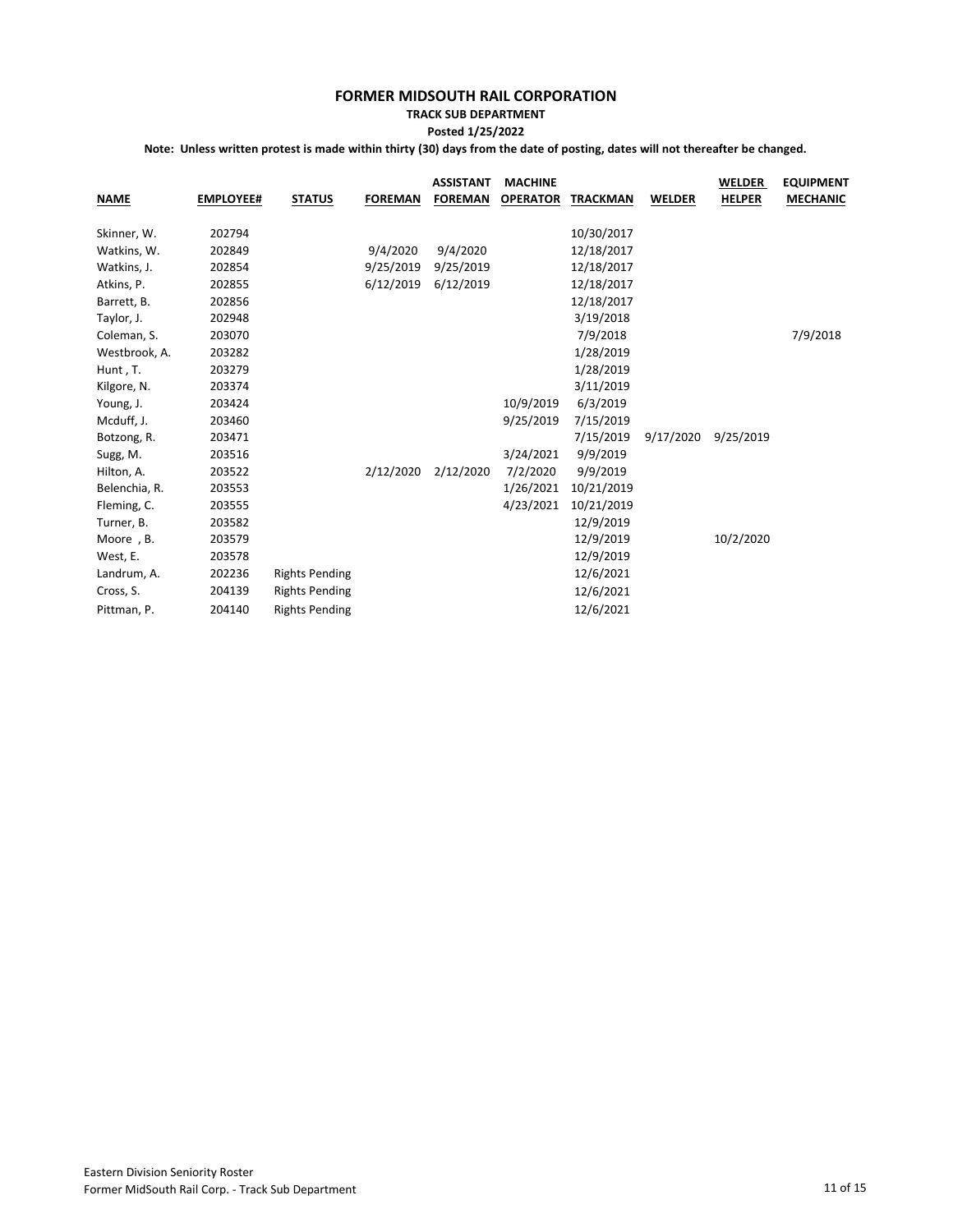**B & B AND PAINT SUBDEPARTMENT** 

### **Posted 1/25/2022**

**Note: Unless written protest is made within thirty (30) days from the date of posting, dates will not thereafter be changed.**

|                 |                  |               |                | <b>ASSISTANT</b> | <b>CARPENTER</b><br><b>MASON</b> |                  |
|-----------------|------------------|---------------|----------------|------------------|----------------------------------|------------------|
| <b>NAME</b>     | <b>EMPLOYEE#</b> | <b>STATUS</b> | <b>FOREMAN</b> | <b>FOREMAN</b>   | <b>PAINTER</b>                   | <b>BRIDGEMAN</b> |
| Jones, C.       | 101103           | <b>RRBD</b>   |                |                  |                                  | 3/31/1986        |
| Hicks, T.       | 190822           | <b>RRBD</b>   |                |                  |                                  | 4/1/1991         |
| Ewings, D.      | 100683           |               |                |                  |                                  | 4/1/1991         |
| Mitchell, R.    | 190631           | Promoted      |                |                  |                                  | 4/1/1991         |
| Hunter, R.      | 100684           |               |                |                  |                                  | 4/1/1991         |
| Reed, R.        | 100701           | Promoted      |                |                  |                                  | 4/1/1991         |
| Mccurley, S.    | 100686           | Promoted      |                |                  |                                  | 4/1/1991         |
| Robinson, G.    | 100648           | Promoted      |                |                  | 7/8/1993                         | 4/1/1991         |
| Lacey, W.       | 100699           |               |                |                  | 6/11/1993                        | 4/1/1991         |
| Jones, T.       | 100689           |               |                |                  |                                  | 4/1/1991         |
| Smith, C.       | 100682           | <b>RRBD</b>   |                |                  |                                  | 4/1/1991         |
| Young, A.       | 100663           |               |                |                  |                                  | 4/1/1991         |
| Ellis, O.       | 100944           |               |                |                  |                                  | 4/1/1991         |
| Dora, H.        | 100664           |               | 4/9/2013       | 4/9/2013         | 6/24/2003                        | 4/1/1991         |
| Downs, J.       | 100672           | <b>RRBD</b>   |                |                  |                                  | 4/1/1991         |
| Green, R.       | 100675           |               |                |                  |                                  | 4/1/1991         |
| Jordan, J.      | 100697           |               |                |                  |                                  | 4/1/1991         |
| Wiggs, D.       | 100676           |               |                | 8/31/2001        | 8/31/2001                        | 5/21/1992        |
| Wyatt, Jr., A.  | 100680           |               | 2/19/2002      | 8/31/2001        | 2/15/1994                        | 9/28/1992        |
| Watts, J.       | 100670           |               |                |                  |                                  | 1/4/1993         |
| Moorehead, D.   | 100677           |               |                |                  | 6/14/1994                        | 4/19/1993        |
| Patrick, W.     | 100940           |               |                |                  | 3/19/1997                        | 4/21/1994        |
| Shaw, T.        | 100662           |               |                |                  | 1/11/2002                        | 4/21/1994        |
| Hardin, M.      | 100671           |               |                |                  |                                  | 4/21/1994        |
| Hendricks, E.   | 100945           |               |                |                  | 4/23/2001                        | 4/21/1994        |
| Thomas, Jr., C. | 100688           |               |                |                  |                                  | 10/16/1995       |
| Loague, M.      | 100703           | Promoted      |                |                  |                                  | 10/16/1995       |
| Henry, P.       | 100700           |               |                |                  | 10/23/2013                       | 6/8/1998         |
| Sepaugh, E.     | 100872           |               |                |                  |                                  | 8/27/1999        |
| Colvin, R.      | 100796           |               |                |                  | 6/5/2018                         | 4/14/2000        |
| Burmaster, S.   | 100702           |               |                |                  |                                  | 9/5/2000         |
| Hammons, J.     | 100704           | Promoted      |                |                  |                                  | 9/5/2000         |
| Macon, L.       | 101051           |               |                |                  | 3/18/2004                        | 10/28/2002       |
| Cunningham, D.  | 101032           |               |                |                  | 3/18/2004                        | 10/28/2002       |
| Short, J.       | 101068           | Promoted      |                |                  |                                  | 10/28/2002       |
| Shepherd, K.    | 101067           | Promoted      |                |                  |                                  | 10/28/2002       |

Eastern Division Seniority Roster Former MidSouth Rail Corp. - BB and Paint Subdepartment 12 of 15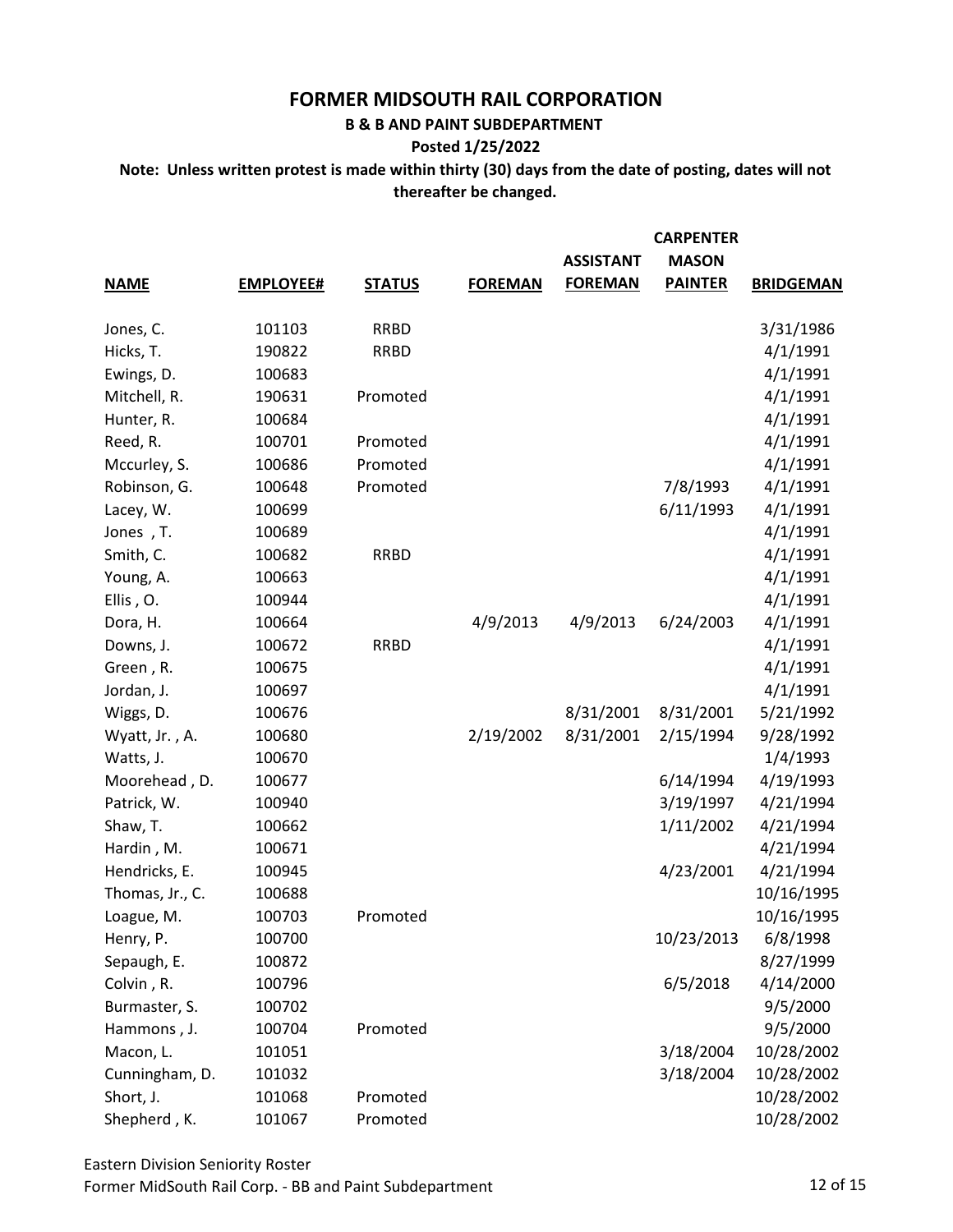**B & B AND PAINT SUBDEPARTMENT** 

#### **Posted 1/25/2022**

|               |                  |               |                | <b>ASSISTANT</b> | <b>CARPENTER</b><br><b>MASON</b> |                  |
|---------------|------------------|---------------|----------------|------------------|----------------------------------|------------------|
| <b>NAME</b>   | <b>EMPLOYEE#</b> | <b>STATUS</b> | <b>FOREMAN</b> | <b>FOREMAN</b>   | <b>PAINTER</b>                   | <b>BRIDGEMAN</b> |
| Wicks, D.     | 101040           |               |                |                  |                                  | 10/28/2002       |
| Mayo, J.      | 101322           | Promoted      |                |                  |                                  | 3/10/2003        |
| Young, D.     | 101467           |               |                |                  |                                  | 3/10/2003        |
| Harris, G.    | 101323           |               |                |                  |                                  | 3/10/2003        |
| Dempsey, J.   | 101324           |               |                |                  |                                  | 3/10/2003        |
| Conner, R.    | 101325           |               |                |                  |                                  | 3/10/2003        |
| Burns, B.     | 101326           |               |                |                  |                                  | 8/1/2003         |
| Whitehead, E. | 101327           |               |                |                  |                                  | 8/18/2003        |
| Ludlow, L.    | 101328           |               |                |                  |                                  | 8/18/2003        |
| Perry, J.     | 101329           | Promoted      |                |                  | 8/23/2004                        | 9/2/2003         |
| King, T.      | 101332           |               |                |                  |                                  | 11/17/2003       |
| Baldridge, L. | 101330           |               |                |                  |                                  | 11/17/2003       |
| Jeffcoats, G. | 101331           |               |                |                  |                                  | 11/17/2003       |
| Clark, A.     | 101333           |               |                | 1/17/2011        | 1/17/2011                        | 11/17/2003       |
| Jackson, M.   | 101335           |               |                |                  |                                  | 11/17/2003       |
| Mcintyre, C.  | 101337           |               |                |                  |                                  | 11/17/2003       |
| Halbert, V.   | 101340           |               |                |                  |                                  | 11/17/2003       |
| Thomas, T.    | 101341           |               |                |                  |                                  | 11/17/2003       |
| Comer, J.     | 101342           |               |                |                  |                                  | 11/17/2003       |
| West, N.      | 101343           |               |                |                  |                                  | 11/17/2003       |
| Leach, J.     | 101344           | <b>RRBD</b>   |                |                  |                                  | 1/19/2004        |
| Pearson, J.   | 101348           | Promoted      |                |                  |                                  | 5/31/2004        |
| Smith, R.     | 101347           |               |                |                  |                                  | 6/7/2004         |
| Anderson, C.  | 100771           | <b>RRBD</b>   |                |                  |                                  | 10/12/2005       |
| Riley, R.     | 101607           |               |                |                  |                                  | 8/1/2007         |
| Hannibal, L.  | 101608           |               |                |                  |                                  | 8/1/2007         |
| Fountain, H.  | 101609           |               |                |                  | 3/31/2011                        | 8/1/2007         |
| Brooks, J.    | 200202           |               |                |                  |                                  | 12/22/2009       |
| Gatlin, J.    | 200744           |               |                |                  |                                  | 7/18/2011        |
| Sumrall, J.   | 200746           |               |                |                  |                                  | 7/18/2011        |
| Harper, M.    | 200742           | Promoted      |                |                  |                                  | 7/18/2011        |
| Williams, M.  | 200894           |               |                |                  |                                  | 11/7/2011        |
| Hardy, W.     | 200905           | Promoted      |                |                  |                                  | 11/7/2011        |
| Polk, J.      | 200895           |               |                |                  |                                  | 11/7/2011        |
| Dale, J.      | 200923           |               |                |                  |                                  | 12/5/2011        |
| Maxwell, C.   | 101338           |               |                |                  |                                  | 12/5/2011        |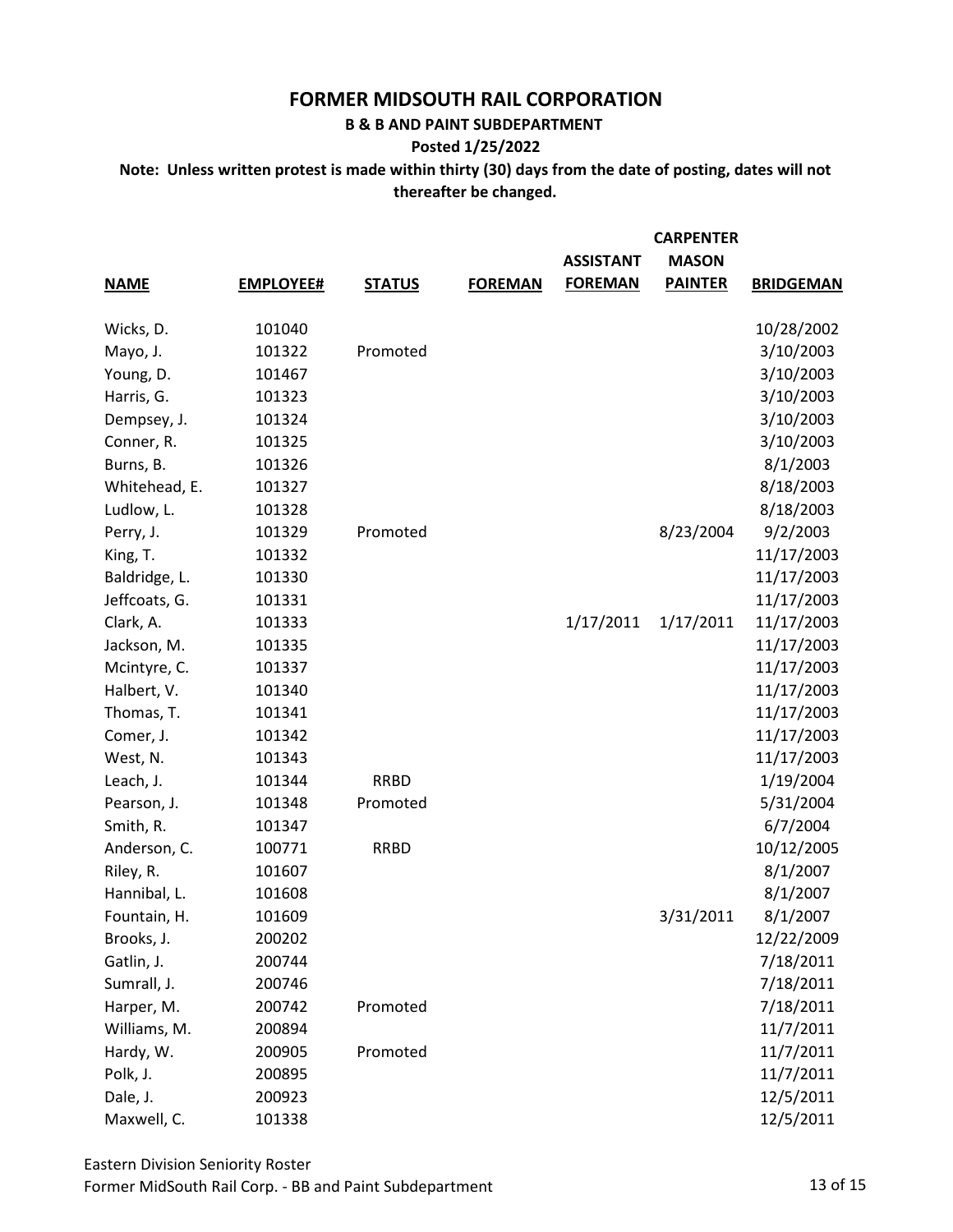**B & B AND PAINT SUBDEPARTMENT** 

**Posted 1/25/2022**

**Note: Unless written protest is made within thirty (30) days from the date of posting, dates will not thereafter be changed.**

|                |                  |               |                | <b>ASSISTANT</b> | <b>CARPENTER</b><br><b>MASON</b> |                  |
|----------------|------------------|---------------|----------------|------------------|----------------------------------|------------------|
| <b>NAME</b>    | <b>EMPLOYEE#</b> | <b>STATUS</b> | <b>FOREMAN</b> | <b>FOREMAN</b>   | <b>PAINTER</b>                   | <b>BRIDGEMAN</b> |
| Waldon, D.     | 200913           |               |                |                  |                                  | 12/5/2011        |
| Haire, W.      | 201060           |               |                |                  |                                  | 6/1/2012         |
| Moran, L.      | 201187           |               |                |                  |                                  | 10/15/2012       |
| Clark, J.      | 201186           |               |                | 1/8/2016         | 1/8/2016                         | 10/15/2012       |
| Norman, D.     | 201210           |               |                |                  |                                  | 11/5/2012        |
| Horton, J.     | 201215           |               |                |                  |                                  | 11/5/2012        |
| Wheeler, B.    | 201235           |               |                |                  |                                  | 12/10/2012       |
| Johnson, D.    | 100639           |               |                |                  |                                  | 1/24/2013        |
| Wright, P.     | 101422           |               |                |                  |                                  | 1/24/2013        |
| Bullard, B.    | 201260           |               |                |                  |                                  | 1/28/2013        |
| Dickson, M.    | 201284           |               |                |                  | 5/18/2017                        | 3/4/2013         |
| Patton, M.     | 201328           |               |                |                  |                                  | 4/15/2013        |
| Thomas, D.     | 201377           |               |                |                  | 2/27/2020                        | 5/28/2013        |
| Simmons, J.    | 201371           |               |                |                  |                                  | 5/28/2013        |
| Bradley, G.    | 201373           |               |                |                  |                                  | 5/28/2013        |
| Rankin, R.     | 201374           |               |                |                  |                                  | 5/28/2013        |
| Taylor, S.     | 201518           |               |                |                  |                                  | 9/9/2013         |
| Henry, C.      | 201487           |               |                |                  |                                  | 9/9/2013         |
| Rhodes, D.     | 201491           |               |                |                  |                                  | 9/9/2013         |
| Cole, J.       | 201494           |               |                |                  |                                  | 9/9/2013         |
| Hall, O.       | 201682           |               |                |                  |                                  | 3//3/2014        |
| Washington, R. | 201681           |               |                |                  |                                  | 3//3/2014        |
| Herring, J.    | 201678           |               |                |                  |                                  | 3//3/2014        |
| Nance, S.      | 201927           |               | 11/7/2019      | 11/7/2019        | 11/7/2019                        | 9/2/2014         |
| Joiner, J.     | 202037           |               |                |                  |                                  | 12/1/2014        |
| Hester, T.     | 202036           |               |                |                  |                                  | 12/1/2014        |
| Brooks, J.     | 202038           |               |                |                  |                                  | 12/1/2014        |
| Agent, A.      | 202035           |               |                |                  |                                  | 12/1/2014        |
| Roundtree, K.  | 201547           |               |                |                  | 5/30/2019                        | 5/4/2015         |
| Bright, K.     | 201420           |               |                |                  |                                  | 5/18/2015        |
| Lucas, L.      | 202391           |               |                |                  |                                  | 10/19/2015       |
| Seale, B.      | 202412           |               |                |                  |                                  | 11/30/2015       |
| Glenn, J.      | 202411           |               | 10/1/2021      | 10/1/2021        |                                  | 11/30/2015       |
| Jones, C.      | 202679           |               |                | 10/1/2021        |                                  | 6/26/2017        |
| Cupp, D.       | 202675           |               |                |                  |                                  | 6/26/2017        |
| Yarbrough, J.  | 202673           |               |                |                  |                                  | 6/26/2017        |

Eastern Division Seniority Roster Former MidSouth Rail Corp. - BB and Paint Subdepartment 14 0f 15